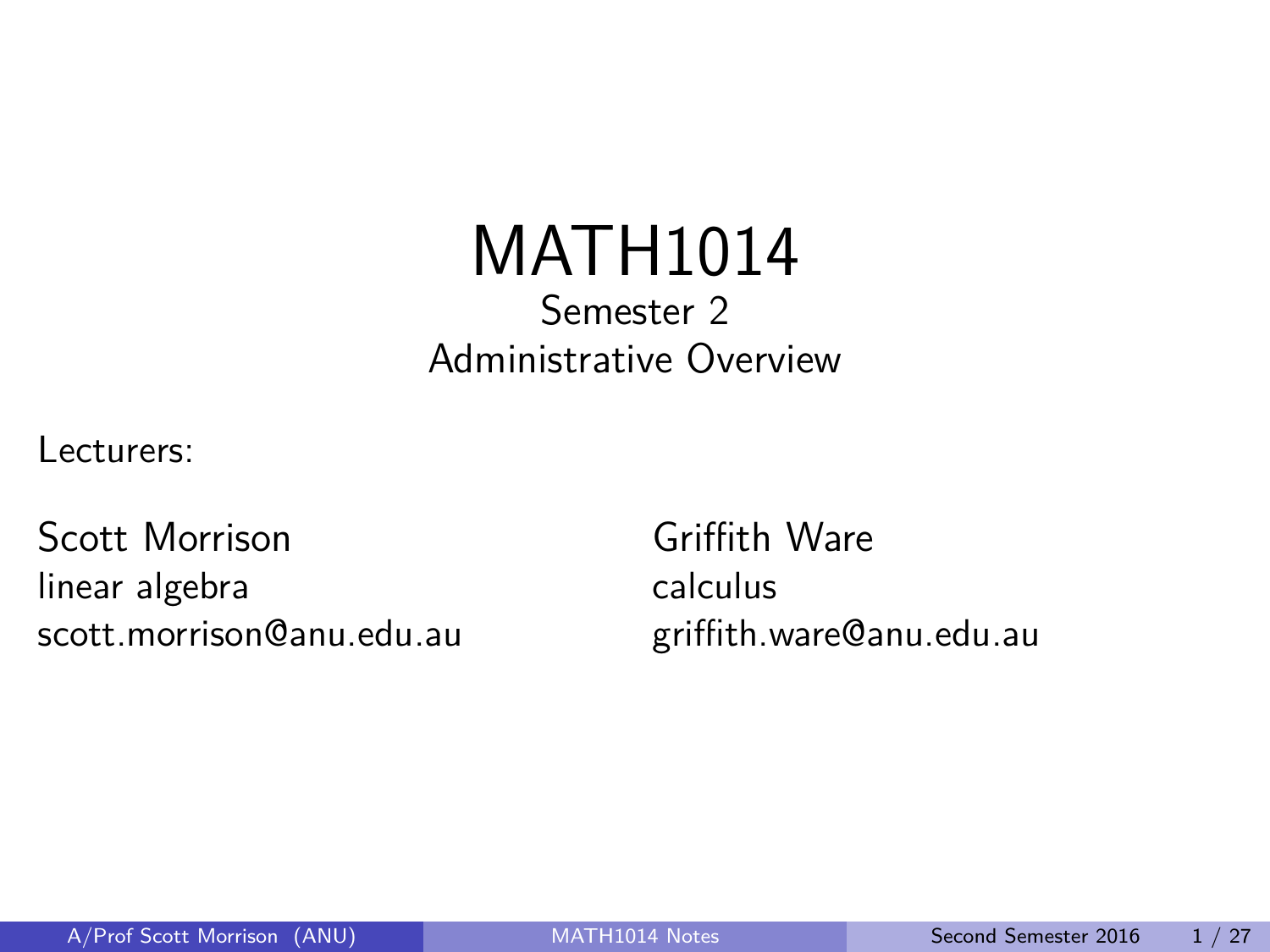### Assessment

- Midsemester exam (date TBA) (25%)
- Final exam (45%)
- Web Assign quizzes (10%)
- Tutorial quizzes  $(10\%)$
- Tutorial participation (5%)
- Written assignment (5%)

Tips for success:

- Ask questions!
- Make use of the available resources!
- Don't fall behind!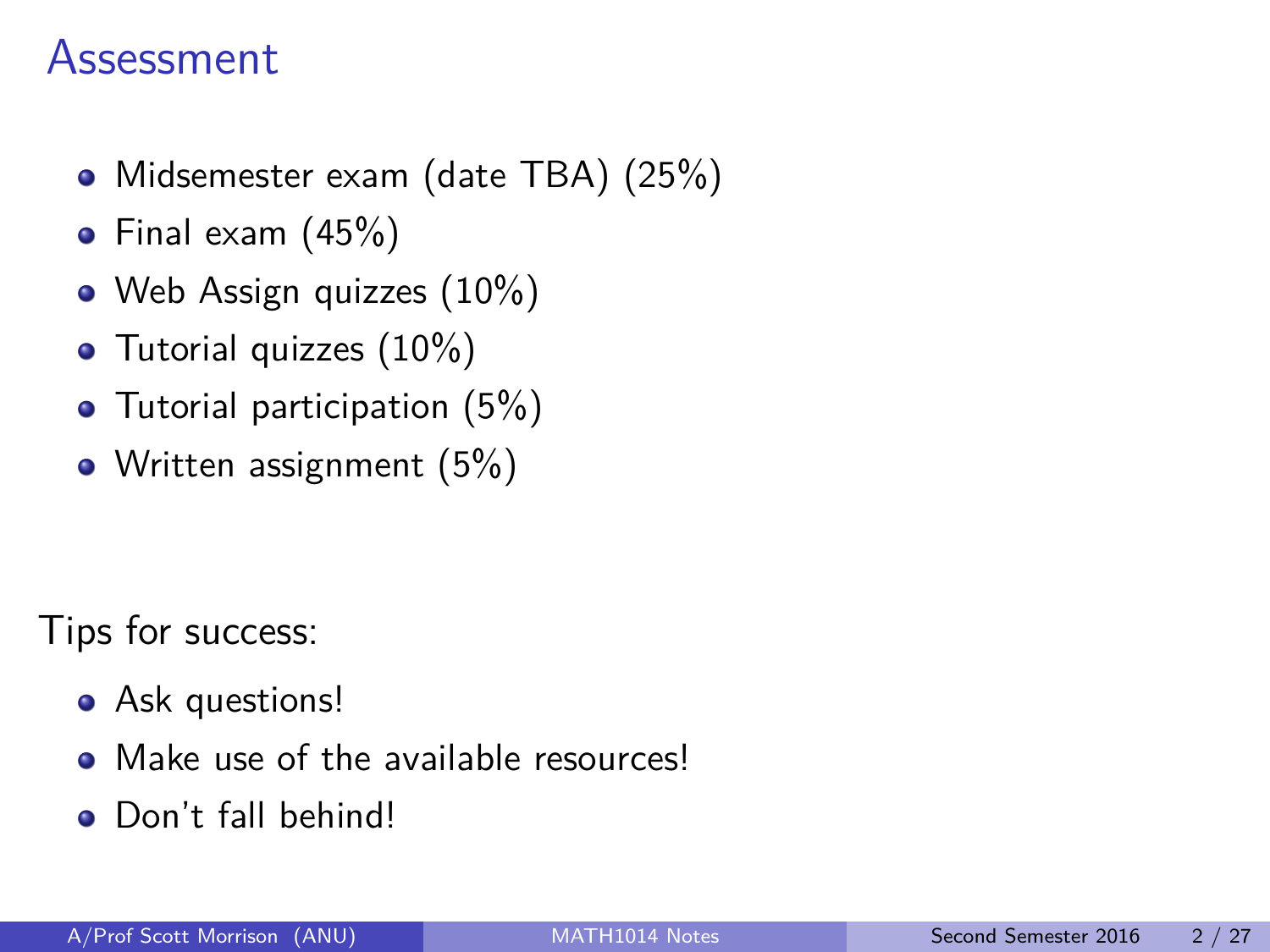## Linear Algebra

- We will be covering most of the material in Stewart, Sections 10.1, 10.2, 10.3 and 10.4, and Lay Chapters 4 and 5, and Chapter 6, Sections 1 - 6.
- Vectors in  $\mathsf{R}^2$  and  $\mathsf{R}^3$ , dot products, cross products in  $\mathsf{R}^3$ , planes and lines in **R 3** (Stewart).
- Properties of Vector Spaces and Subspaces.
- Linear Independence, bases and dimension, change of basis.
- Applications to difference equations, Markov chains.
- Eigenvalues and eigenvectors.
- Orthogonality, Gram-Schmidt process. Least squares problem.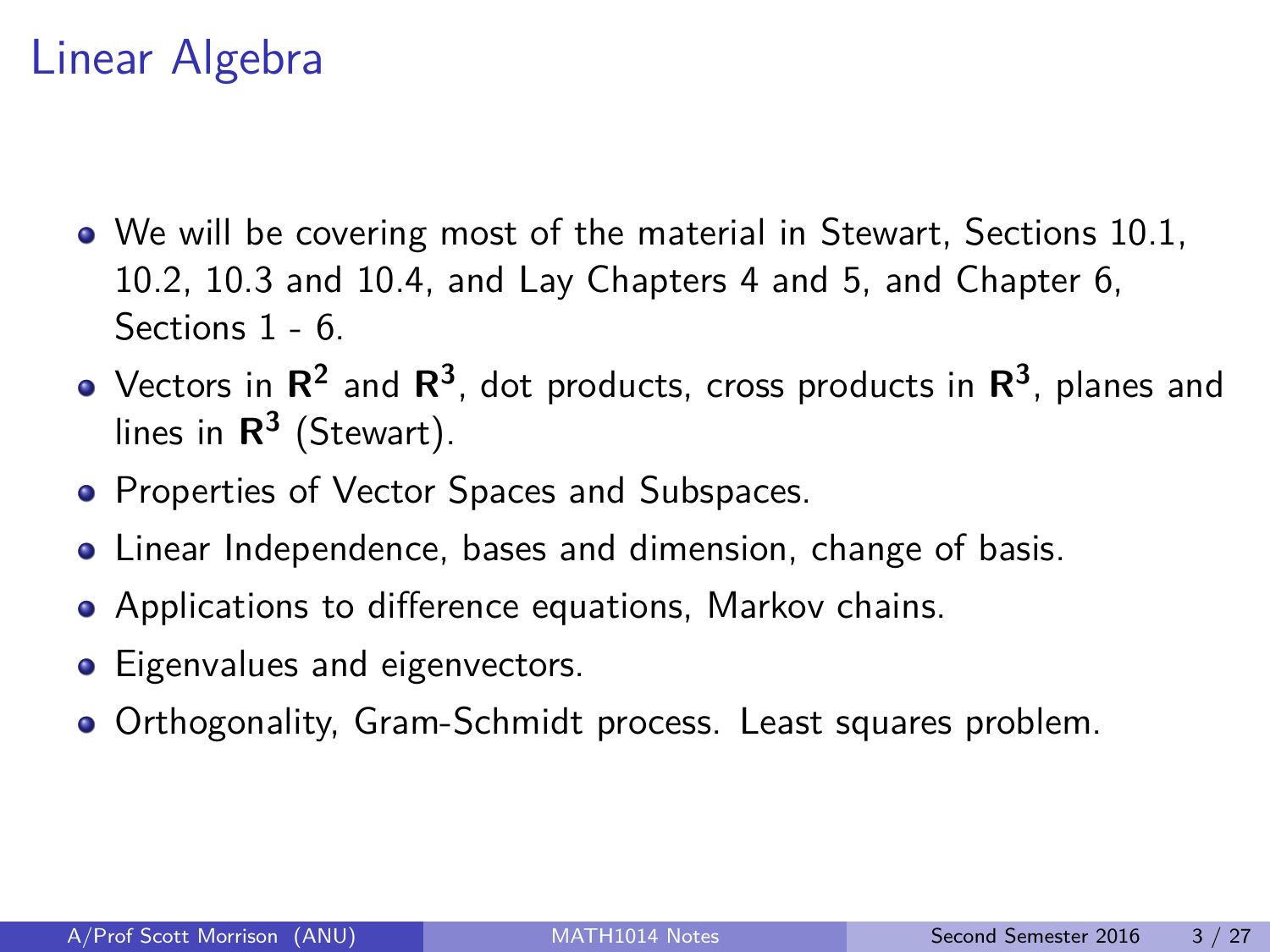Coordinates, Vectors and Geometry in  $\mathbb{R}^3$ 

### From Stewart, §10.1, §10.2

Question: How do we describe 3-dimensional space?

- **1** Coordinates
- $\overline{\textbf{2}}$  Lines, planes, and spheres in  $\mathbb{R}^3$
- <sup>3</sup> Vectors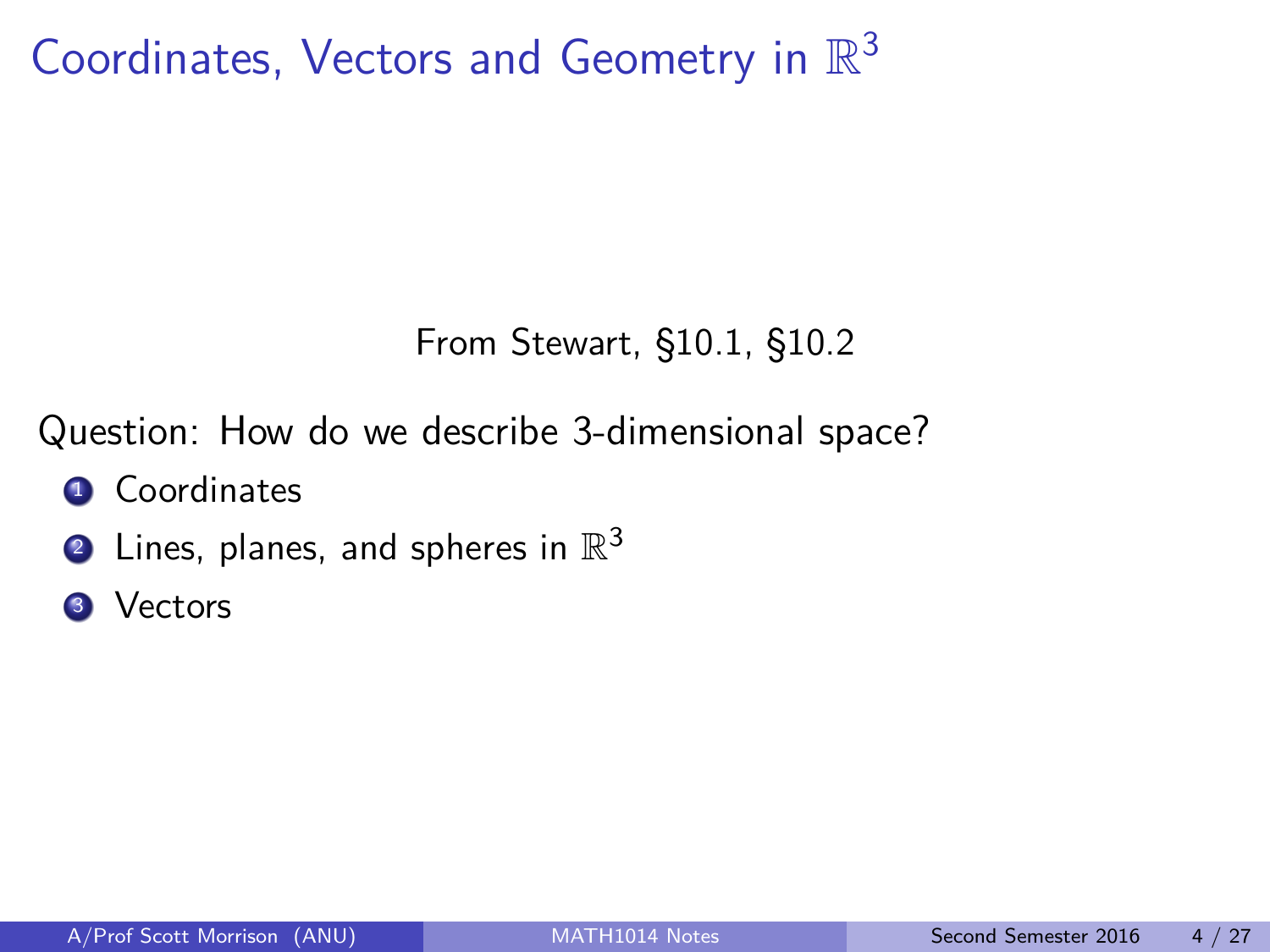# Euclidean Space and Coordinate Systems

We identify points in the plane  $(\mathbb{R}^2)$  and in three-dimensional space  $(\mathbb{R}^3)$ using coordinates.

$$
\mathbb{R}^3 = \{ (x, y, z) : x, y, z \in \mathbb{R} \}
$$

reads as " $\mathbb{R}^3$  is the set of ordered triples of real numbers".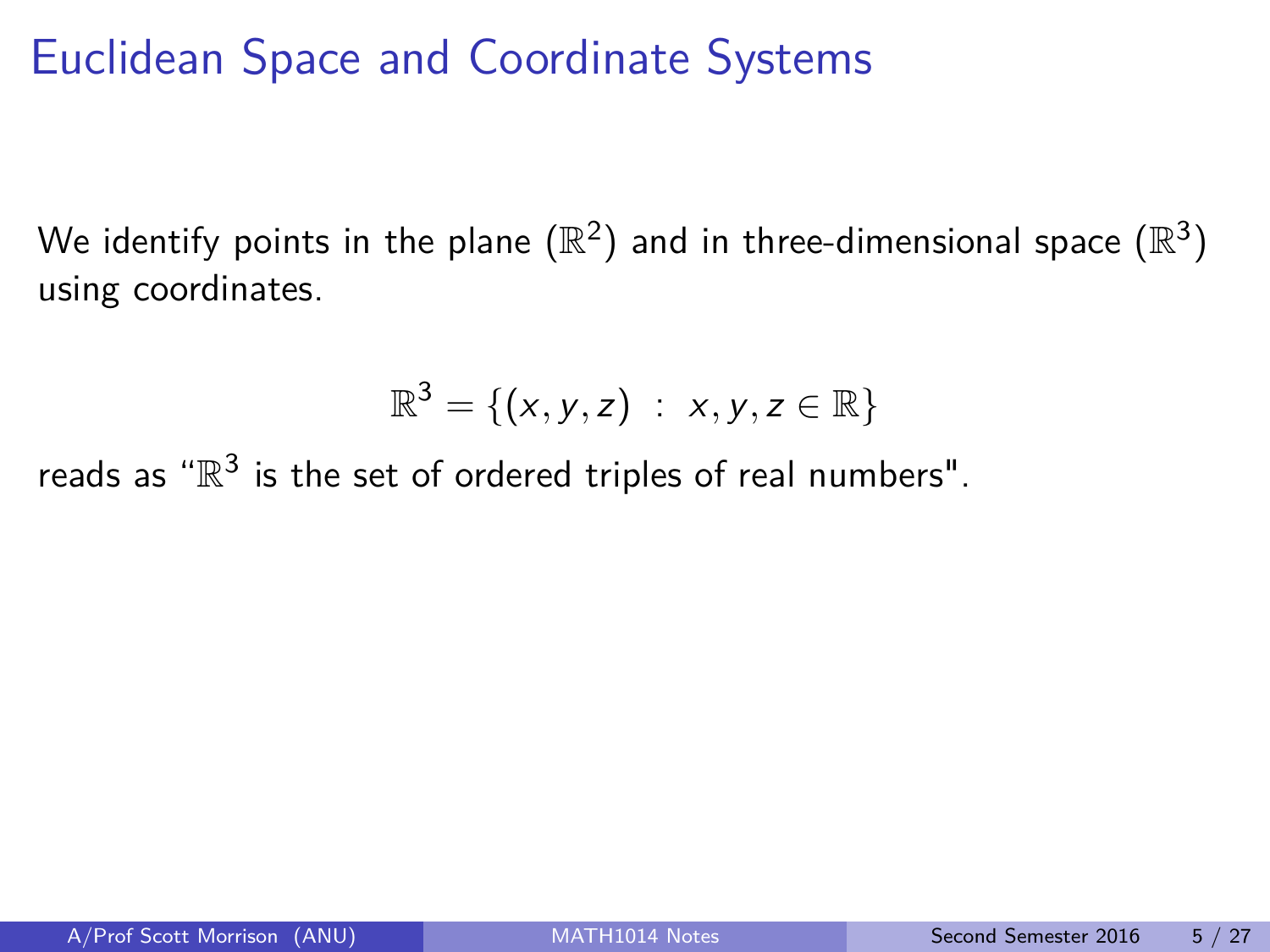# Euclidean Space and Coordinate Systems

We identify points in the plane  $(\mathbb{R}^2)$  and in three-dimensional space  $(\mathbb{R}^3)$ using coordinates.

$$
\mathbb{R}^3 = \{ (x, y, z) : x, y, z \in \mathbb{R} \}
$$

reads as " $\mathbb{R}^3$  is the set of ordered triples of real numbers".

We first choose a fixed point  $\mathbf{O} = (0,0,0)$ , called the *origin*, and three directed lines through O that are perpendicular to each other. We call these the *coordinate axes* and label them the  $x$ -axis, the  $y$ -axis and the z-axis.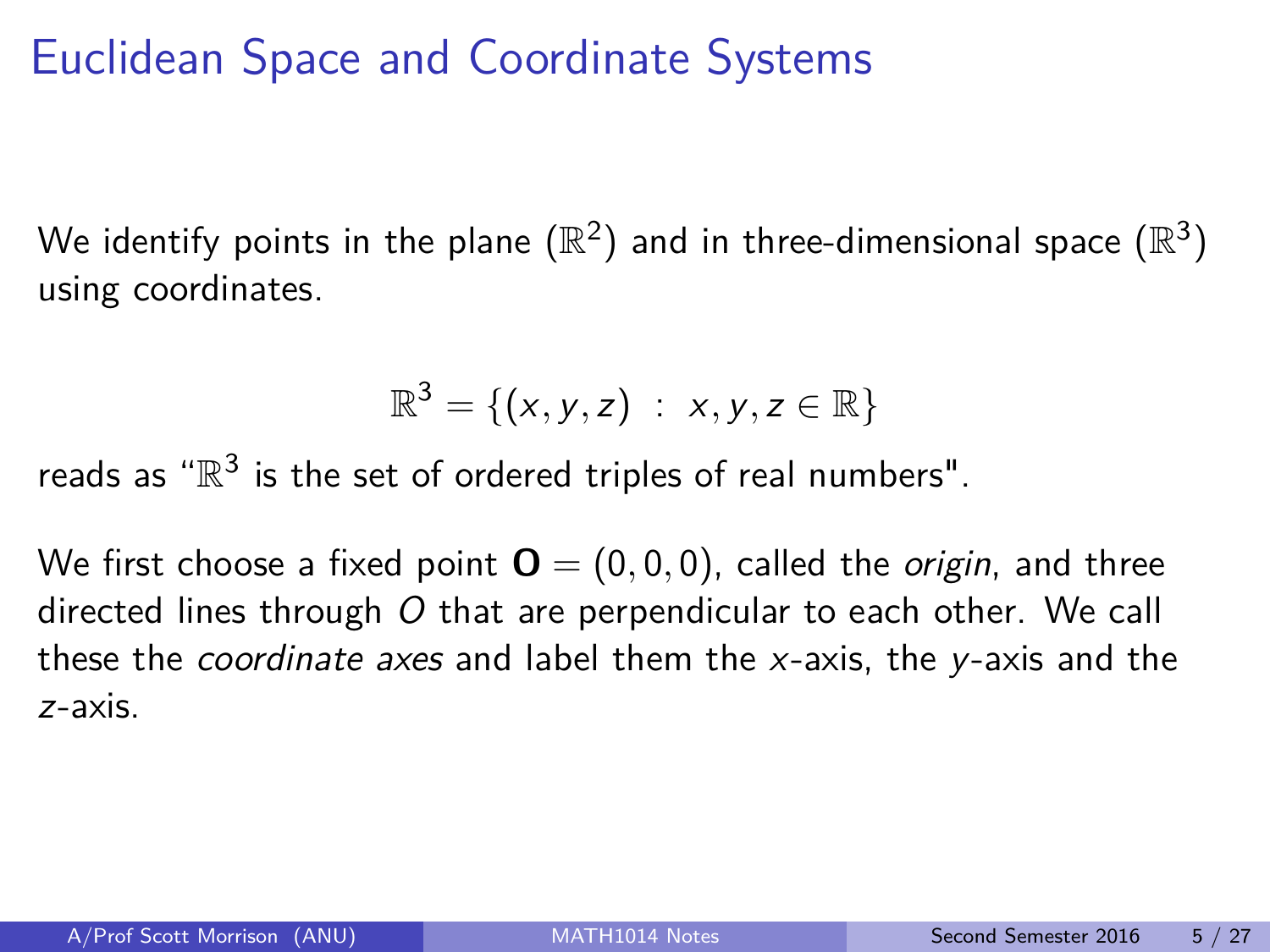Usually we think of the  $x$ - and  $y$ -axes as being horizontal and the  $z$ -axis as being vertical.

Together,  $\{x, y, z\}$  form a *right-handed coordinate system*.



horizontal and the y-axis is vertical.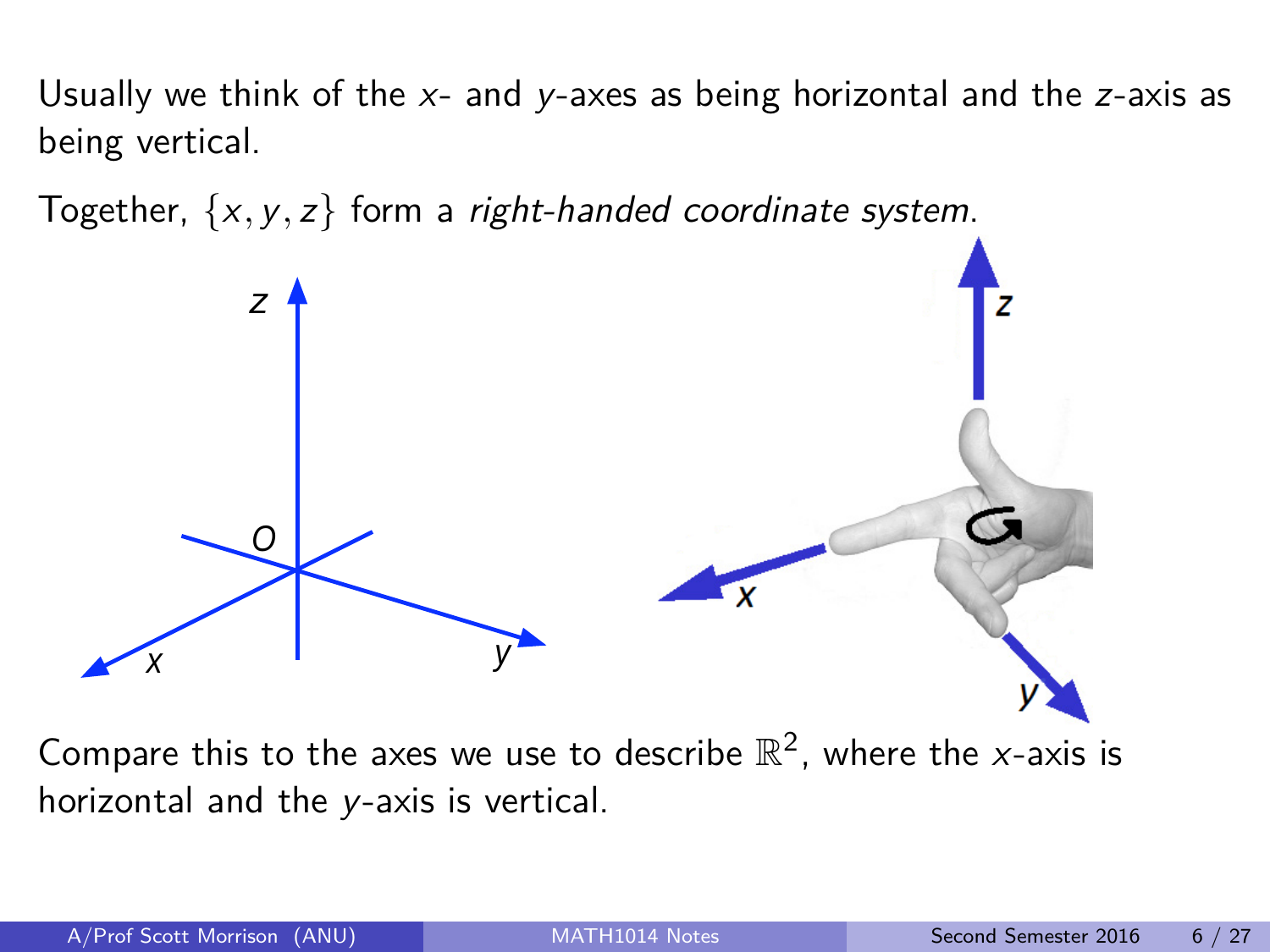### Definition

The *distance*  $|P_1P_2|$  between the points  $P_1 = (x_1, y_1)$  and  $P_2 = (x_2, y_2)$  is

$$
\mid P_1P_2\mid=\sqrt{(x_2-x_1)^2+(y_2-y_1)^2}
$$

### Definition

The *distance*  $| P_1P_2 |$  between the points  $P_1 = (x_1, y_1, z_1)$  and  $P_2 = (x_2, y_2, z_2)$  is

$$
\mid P_1P_2\mid=\sqrt{(x_2-x_1)^2+(y_2-y_1)^2+(z_2-z_1)^2}
$$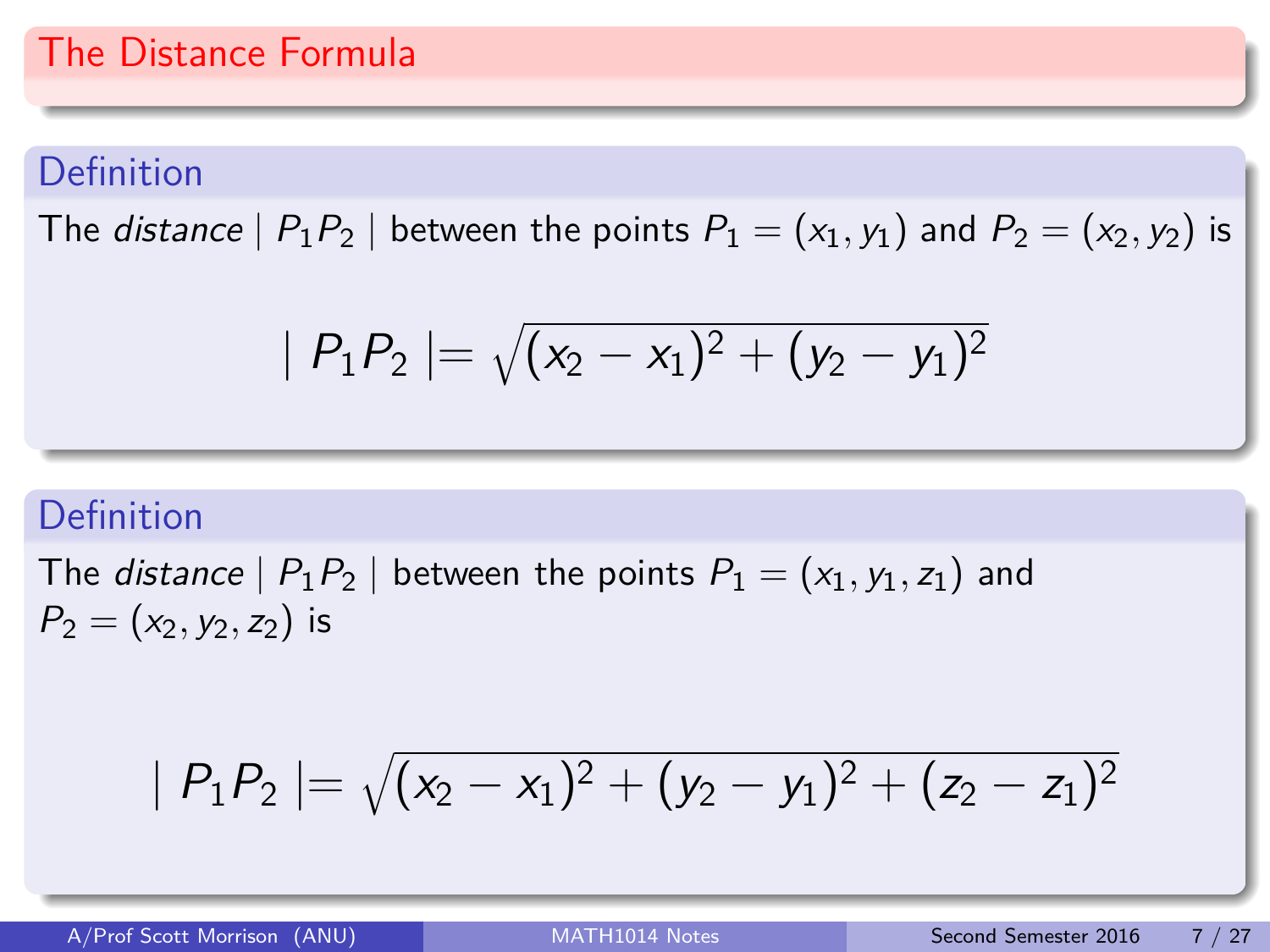# 1.1 Surfaces in  $\mathbb{R}^3$

Lines, planes, and spheres are special sets of points in  $\mathbb{R}^3$  which can be described using coordinates.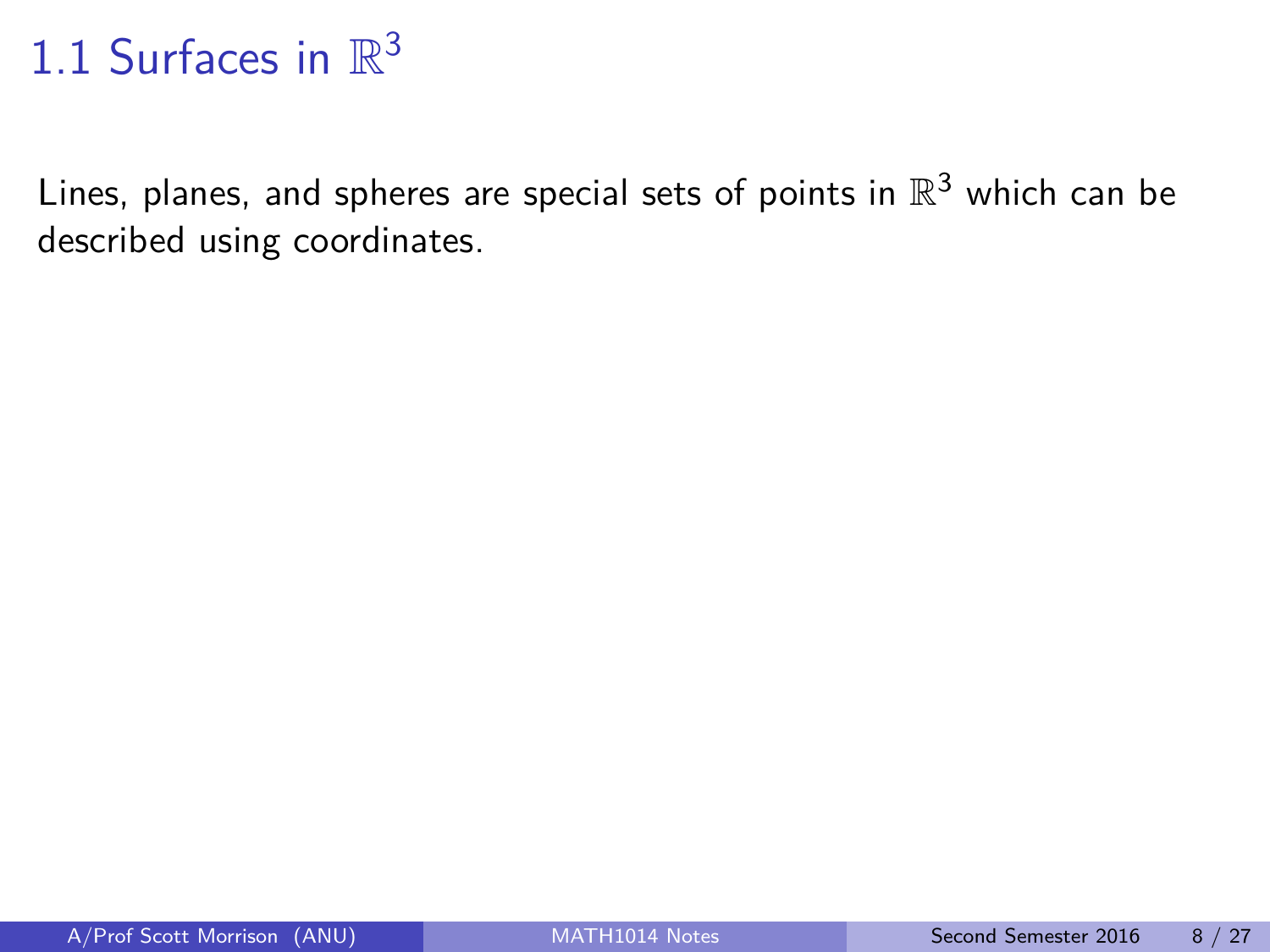# 1.1 Surfaces in  $\mathbb{R}^3$

Lines, planes, and spheres are special sets of points in  $\mathbb{R}^3$  which can be described using coordinates.

#### Example 1

The sphere of radius r with centre  $C = (c_1, c_2, c_3)$  is the set of all points in  $\mathbb{R}^3$  with distance r from C:

$$
S=\{P\;:\;|PC|=r\}.
$$

Equivalently, the sphere consists of all the solutions to this equation:

$$
(x-c1)2 + (y - c2)2 + (z - c3)2 = r2.
$$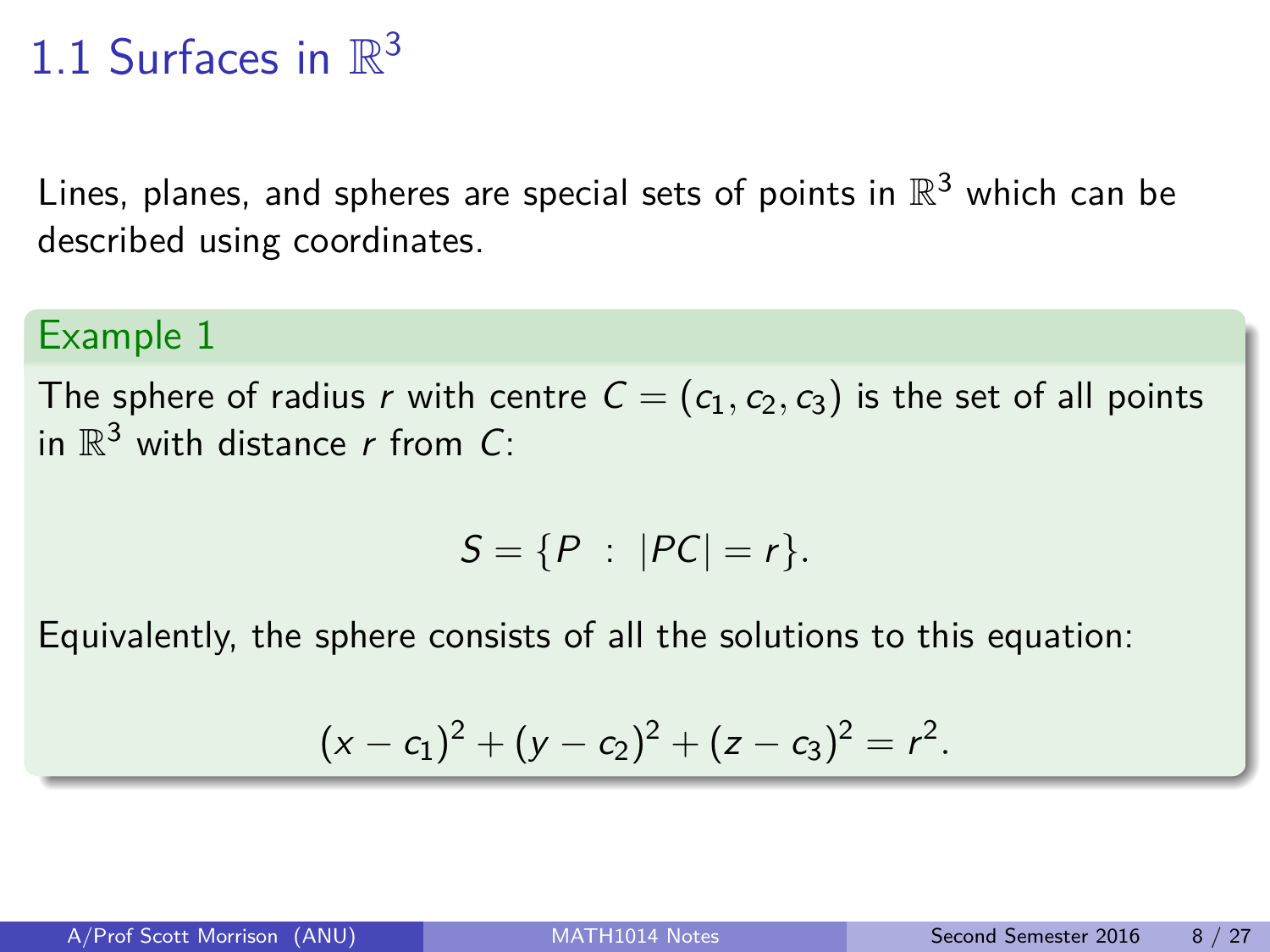The equation  $z = -5$  in  $\mathbb{R}^3$  represents the set  $\{(x, y, z) | z = -5\}$ , which is the set of all points whose z-coordinate is −5. This is a horizontal plane that is parallel to the  $xy$ -plane and five units below it.

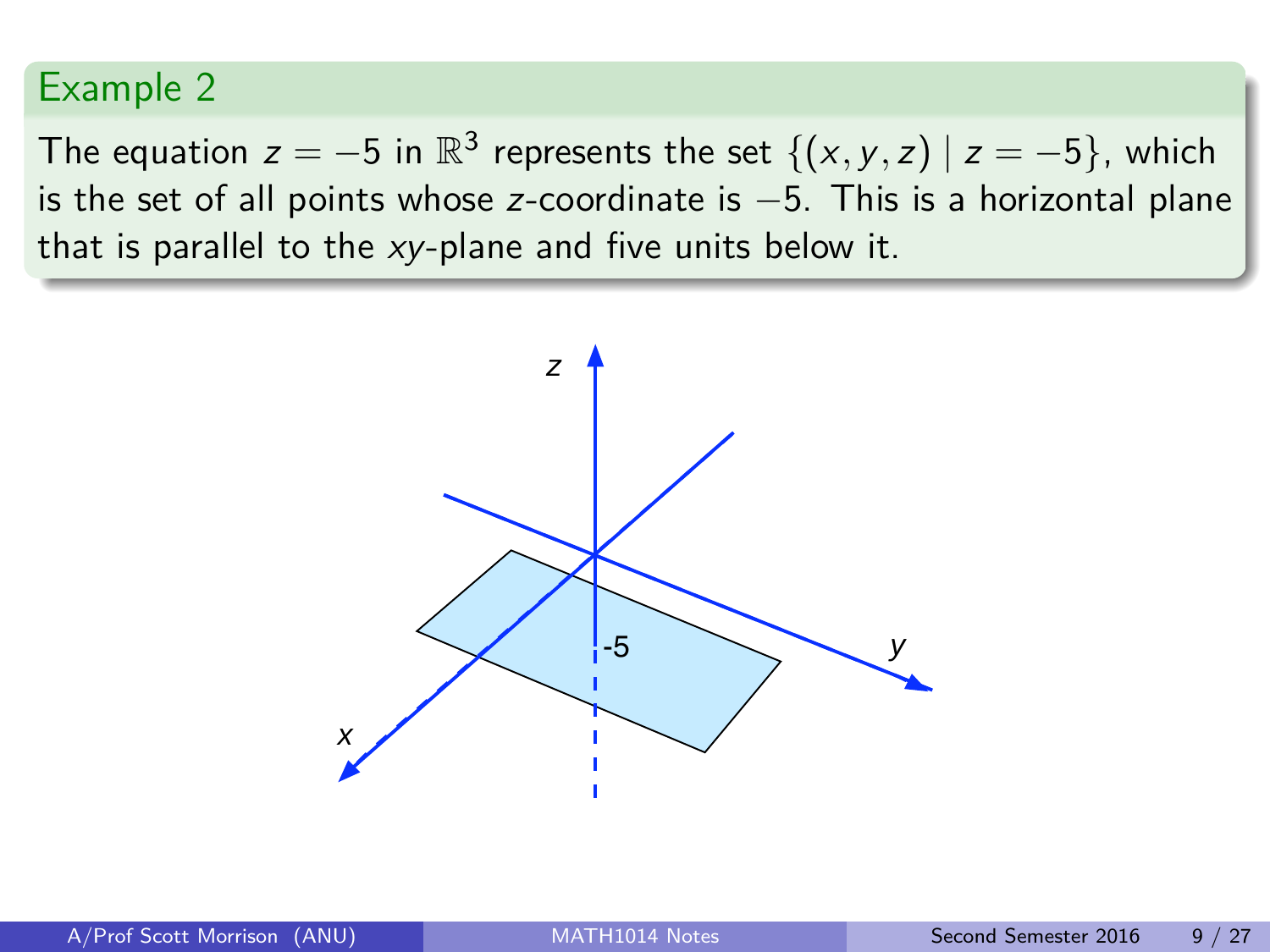What does the pair of equations  $y = 3$ ,  $z = 5$  represent? In other words, describe the set of points

$$
\{(x,y,z) : y = 3 \text{ and } z = 5\} = \{(x,3,5)\}.
$$

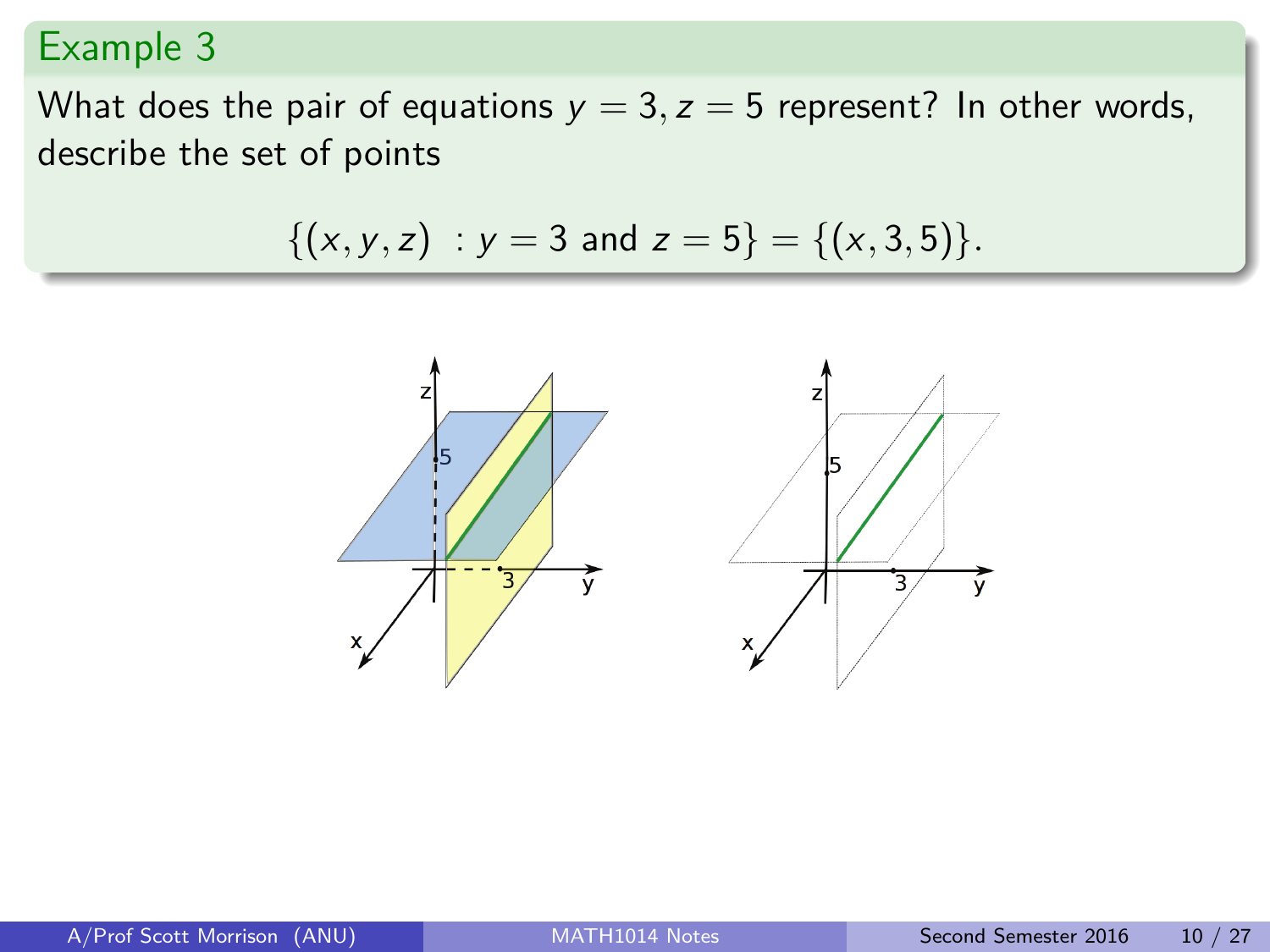## Connections with linear equations

Recall from 1013 that a system of linear equations defines a solution set. When we think about the unknowns as coordinate variables, we can ask what the solution set looks like.

- A single linear equation with 3 unknowns will **usually** have a solution set that's a plane. (e.g., Example 2 or  $3x + 2y - 5z = 1$ )
- Two linear equations with 3 unknowns will **usually** have a solution set that's a line. (e.g., Example 3 or  $3x + 2y - 5z = 1$  and  $x + z = 2$ )
- Three linear equations with 3 unknowns will **usually** have a solution set that's a point (i.e., a unique solution).

### Question

When do these heuristic guidelines fail?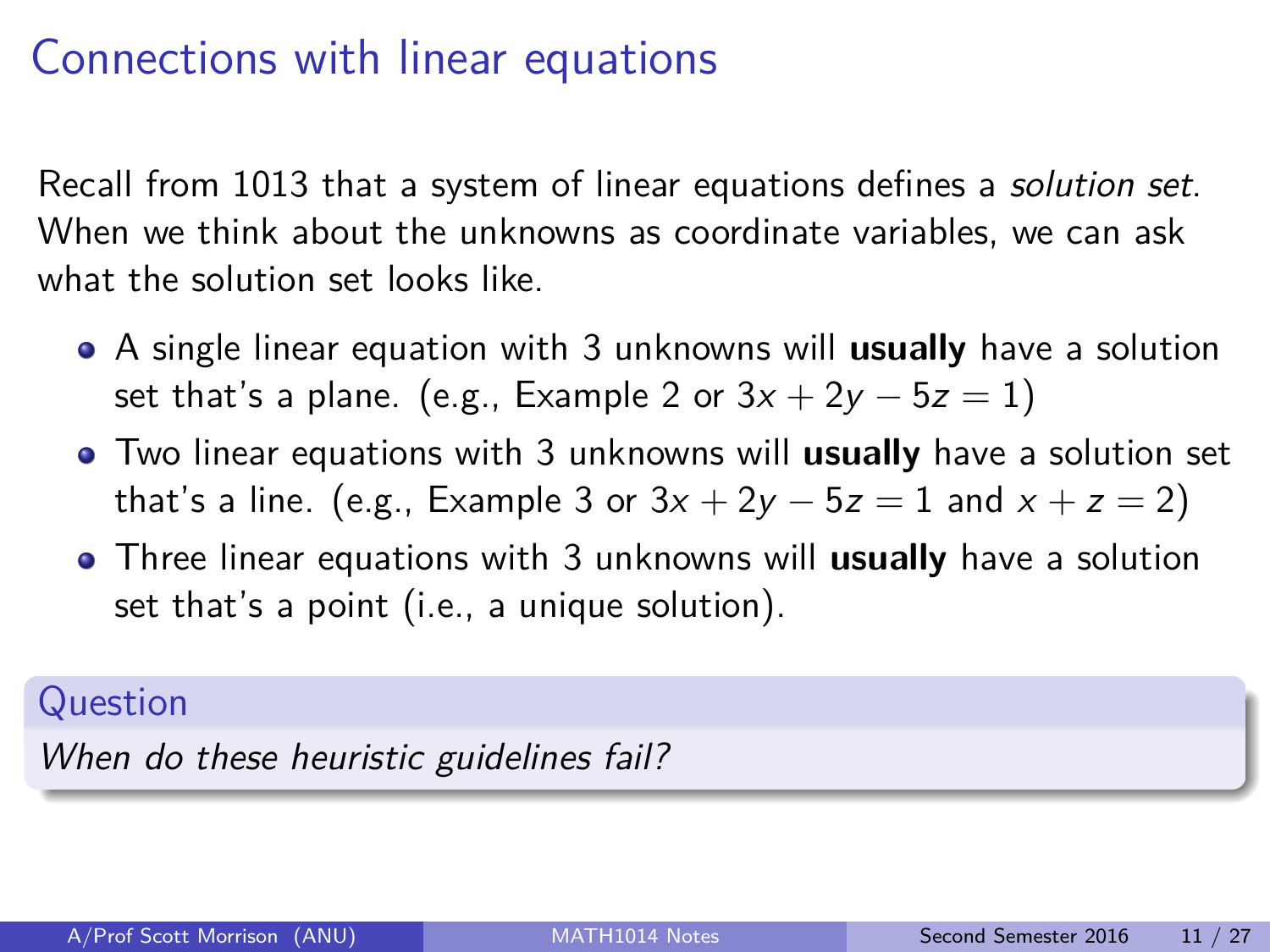### Vectors

We'll study vectors both as formal mathematical objects and as tools for modelling the physical world.

#### Definition

A vector is an object that has both magnitude and direction.

Physical quantities such as velocity, force, momentum, torque, electromagnetic field strength are all "vector quantities" in that to specify them requires both a magnitude and a direction.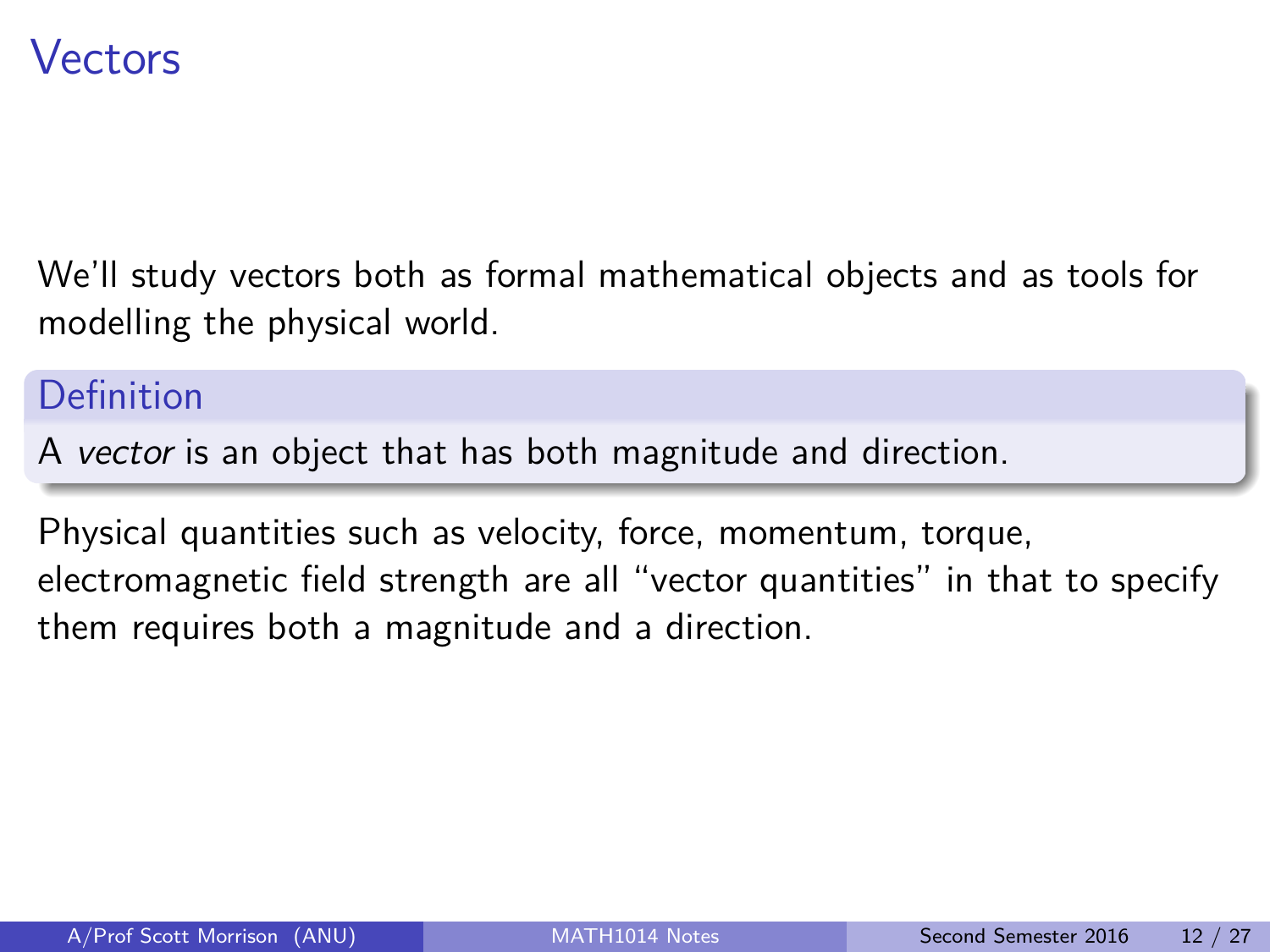### Vectors

### **Definition**

A vector is an object that has both magnitude and direction.



We represent vectors in  $\mathbb{R}^2$  or  $\mathbb{R}^3$  by arrows. For example, the vector **v** has initial point A and terminal point B and we write  $v = \overrightarrow{AB}$ . The zero vector **0** has length zero (and no direction).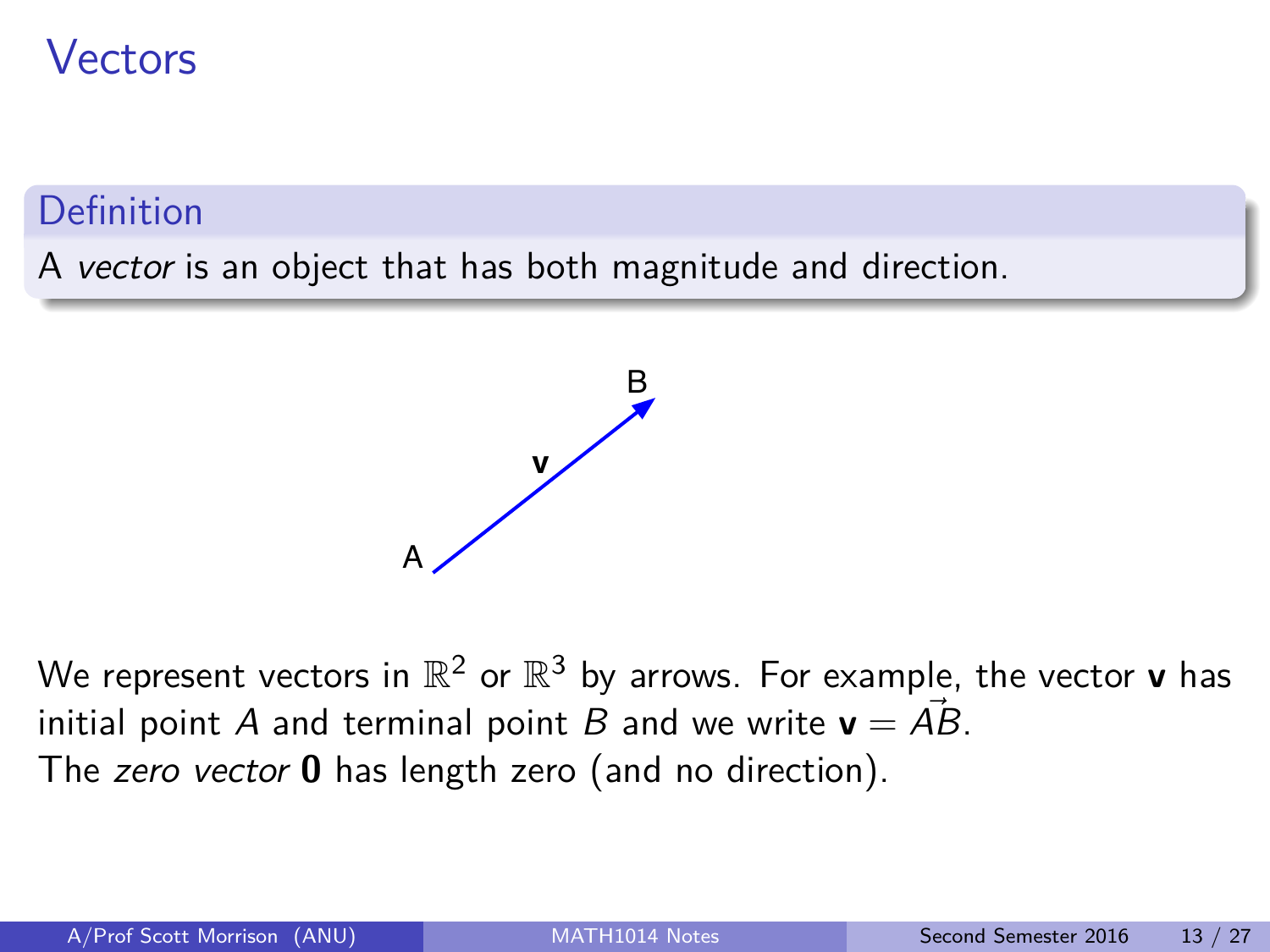Since a vector doesn't have "location" as one of its properties, we can slide the arrow around as long as we don't rotate or stretch it.

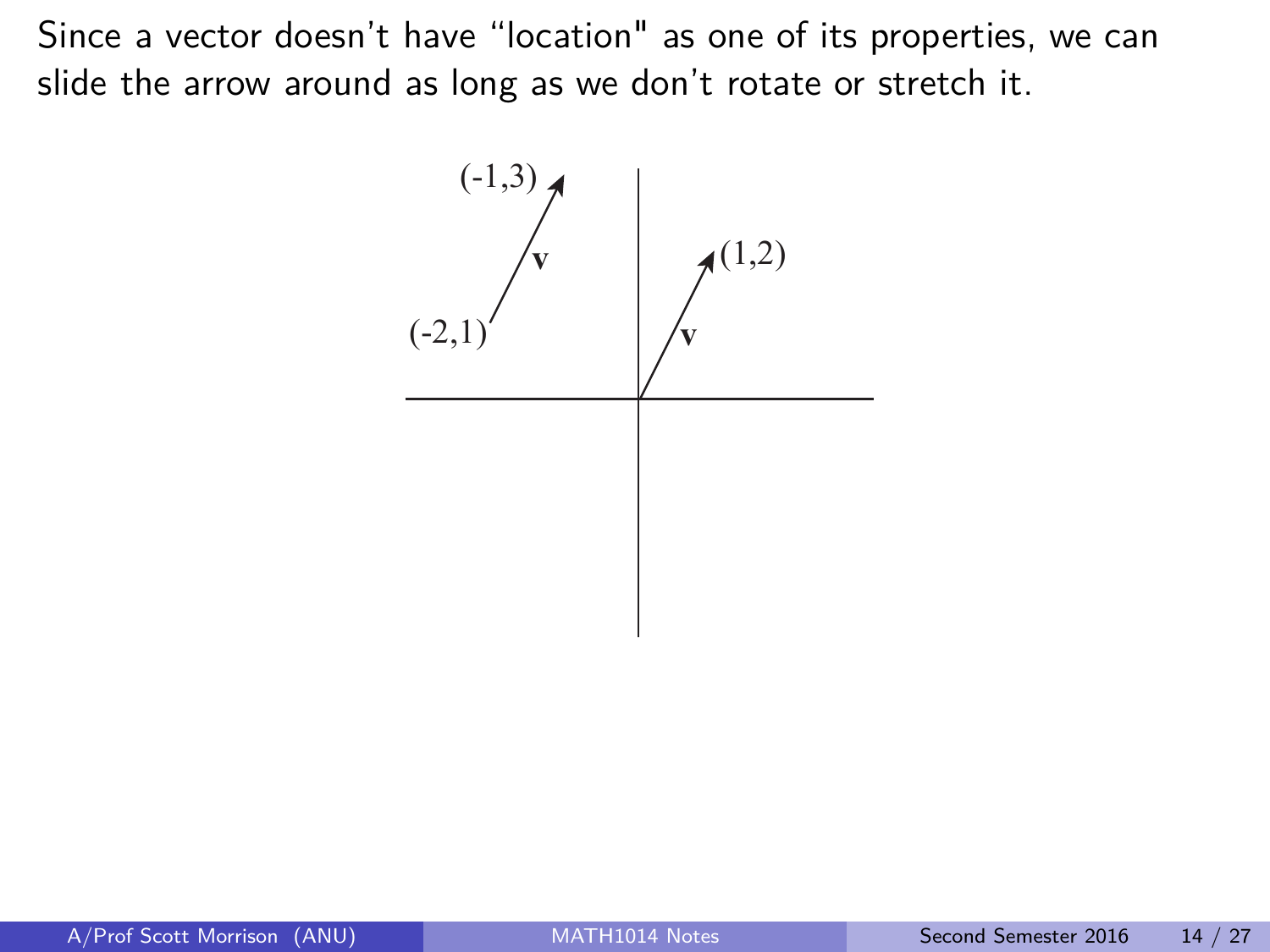Since a vector doesn't have "location" as one of its properties, we can slide the arrow around as long as we don't rotate or stretch it.



We can describe a vector using the coordinates of its head when its tail is at the origin, and we call these the components of the vector. Thus in this example **v** =  $\begin{bmatrix} 1 \end{bmatrix}$ 2 1 and we say the components of **v** are 1 and 2.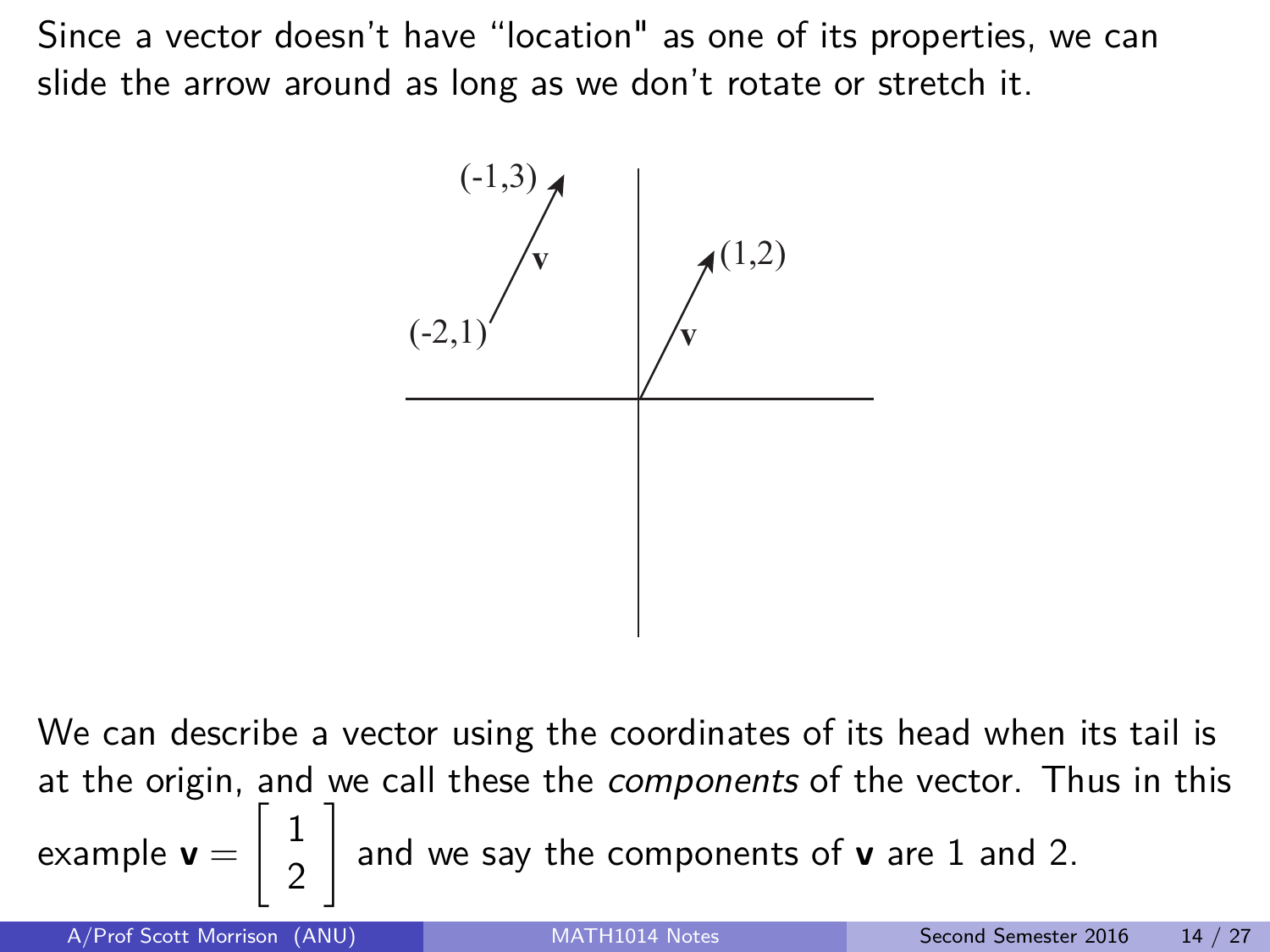### Vector Addition

If an arrow representing **v** is placed with its tail at the head of an arrow representing **u**, then an arrow from the tail of **u** to the head of **v** represents the sum  $u + v$ .



Suppose that **u** has components a and b and that **v** has components x and y. Then  $\mathbf{u} + \mathbf{v}$  has components  $a + x$  and  $b + y$ .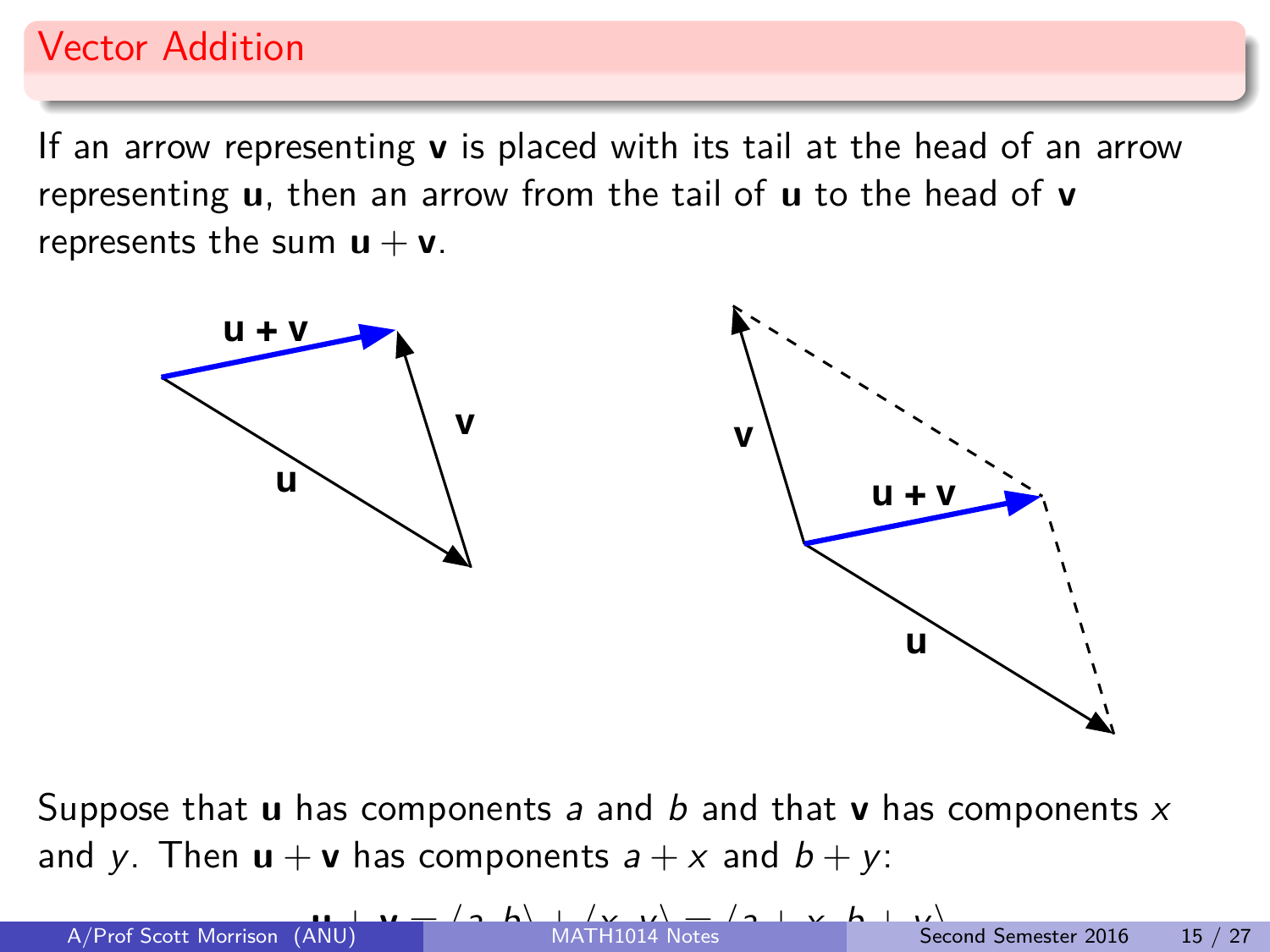### Scalar Multiplication

If **v** is a vector, and t is a real number (scalar), then the scalar multiple of **v** is a vector with magnitude  $|t|$  times that of **v**, and direction the same as **v** if  $t > 0$ , or opposite to that of **v** if  $t < 0$ .

If  $t = 0$ , then t**v** is the zero vector **0**.

If **u** has components a and b, then t**v** has components  $tx$  and  $ty$ :

$$
t\mathbf{v}=t\langle x,y\rangle=\langle tx,ty\rangle.
$$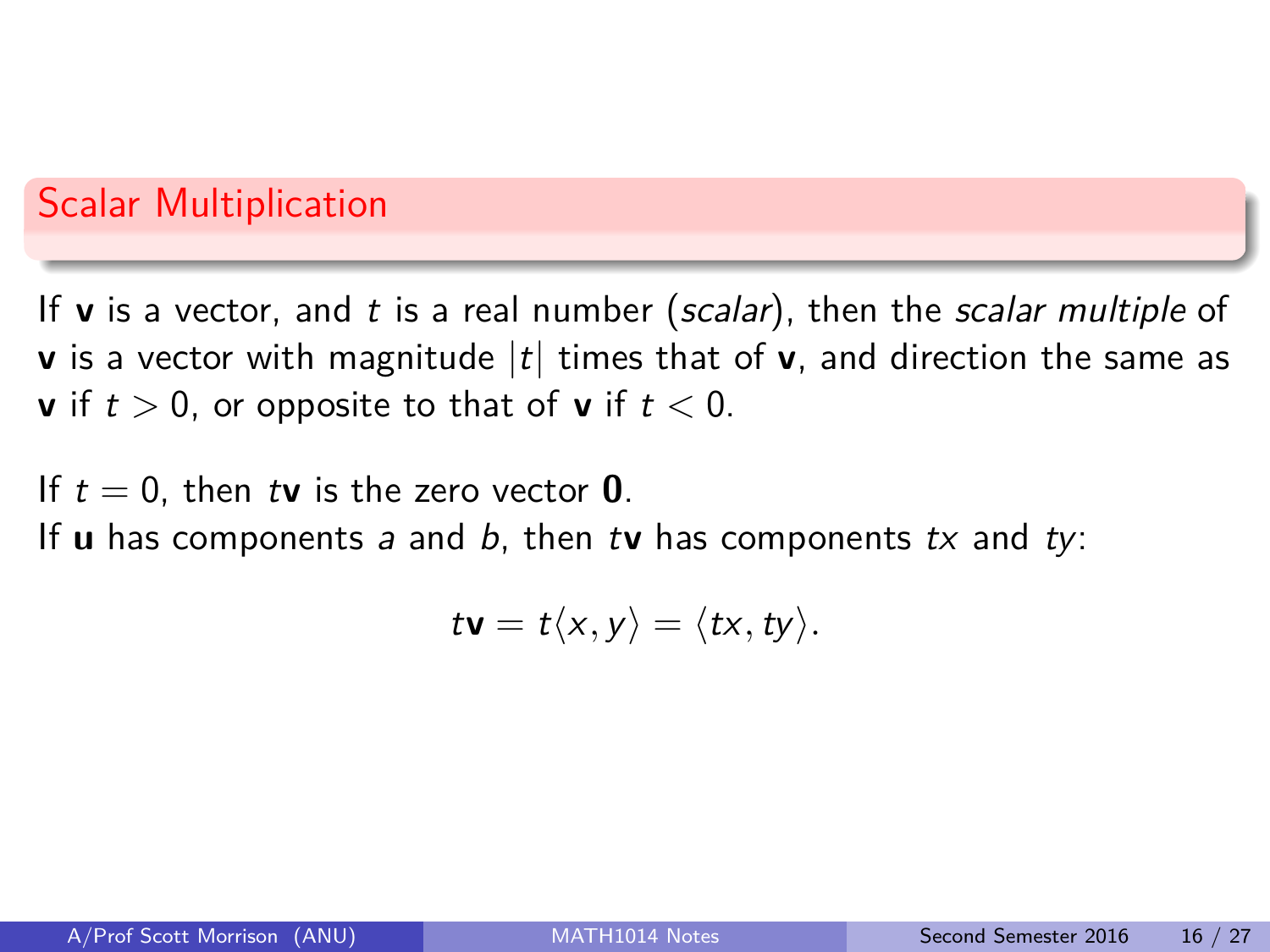### Example 4

A river flows north at 1km/hr, and a swimmer moves at 2km/hr relative to the water.

- At what angle to the bank must the swimmer move to swim east across the river?
- What is the speed of the swimmer relative to the land?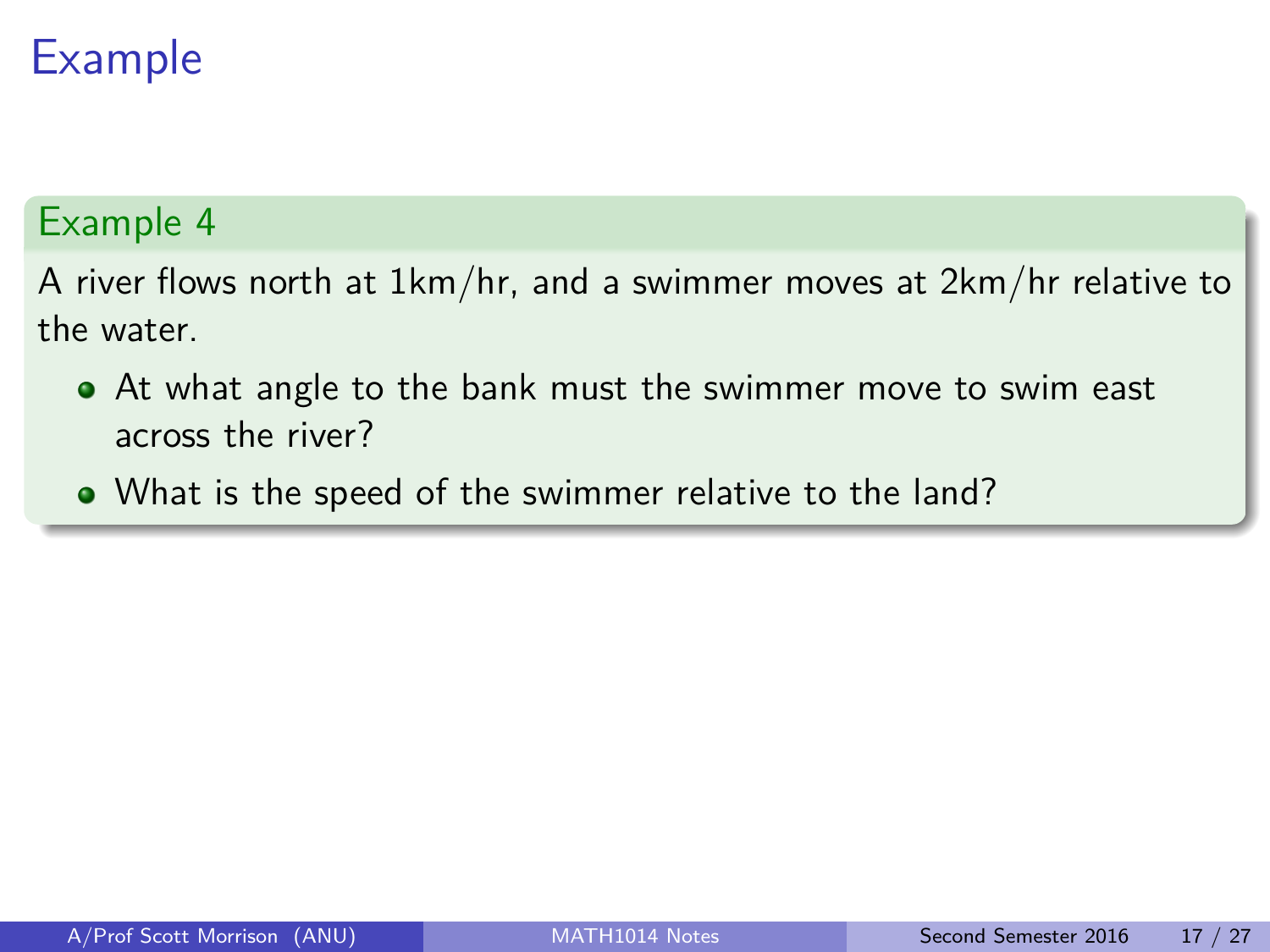### Example 4

A river flows north at 1km/hr, and a swimmer moves at 2km/hr relative to the water.

- At what angle to the bank must the swimmer move to swim east across the river?
- What is the speed of the swimmer relative to the land?

There are several velocities to be considered: The velocity of the river, **F**, with  $\|\mathbf{F}\| = 1$ ; The velocity of the swimmer relative to the water, **S**, so that  $\|\mathbf{S}\| = 2$ ; The resultant velocity of the swimmer,  $F + S$ , which is to be perpendicular to **F**.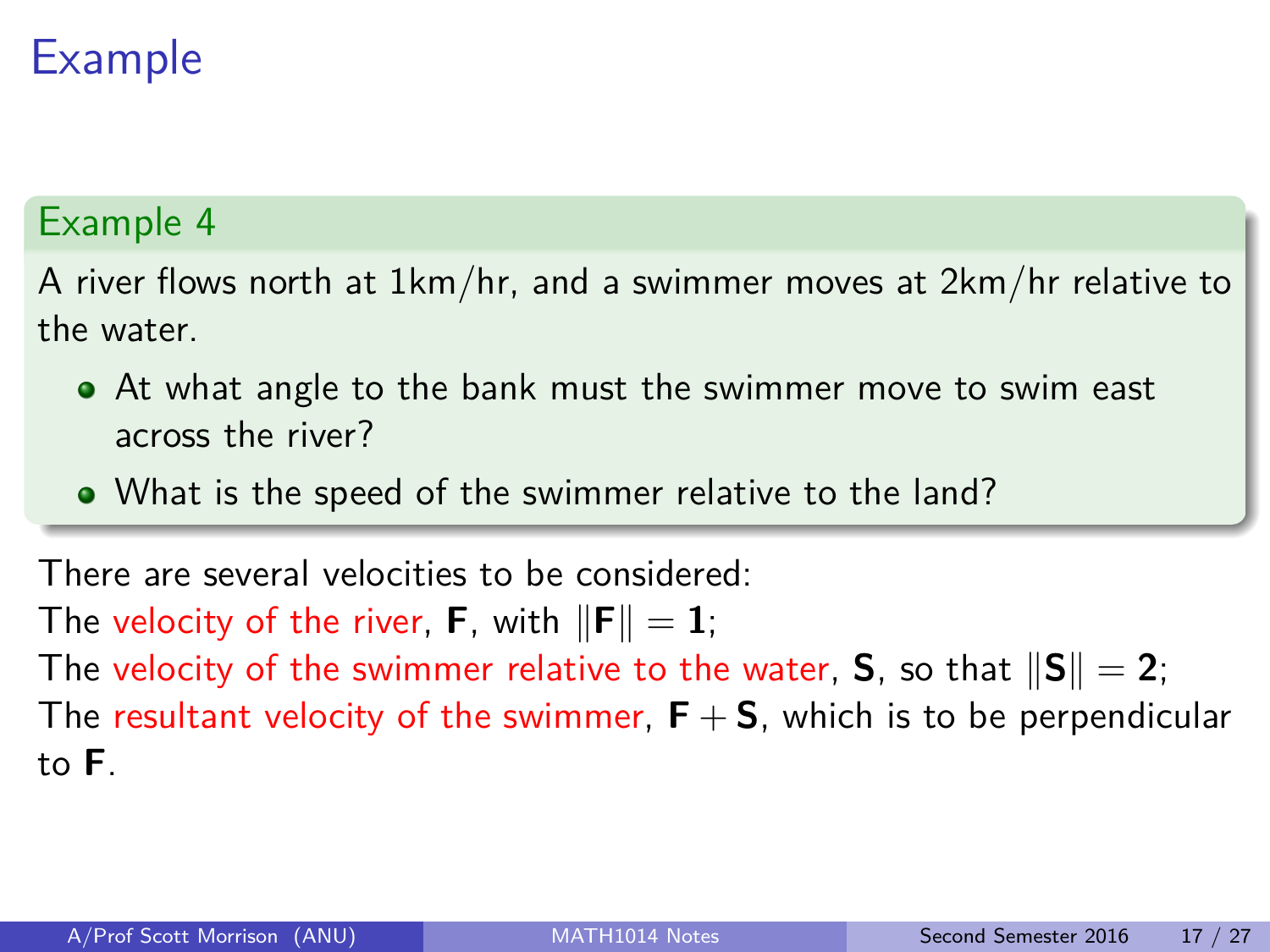The problem is to determine the direction of **S** and the magnitude of  $F + S$ .



From the figure it follows that the angle between **S** and **F** must be 2*π/*3 From the rigure it follows that the angle bett<br>and the resulting speed will be  $\sqrt{3}$  km/hour.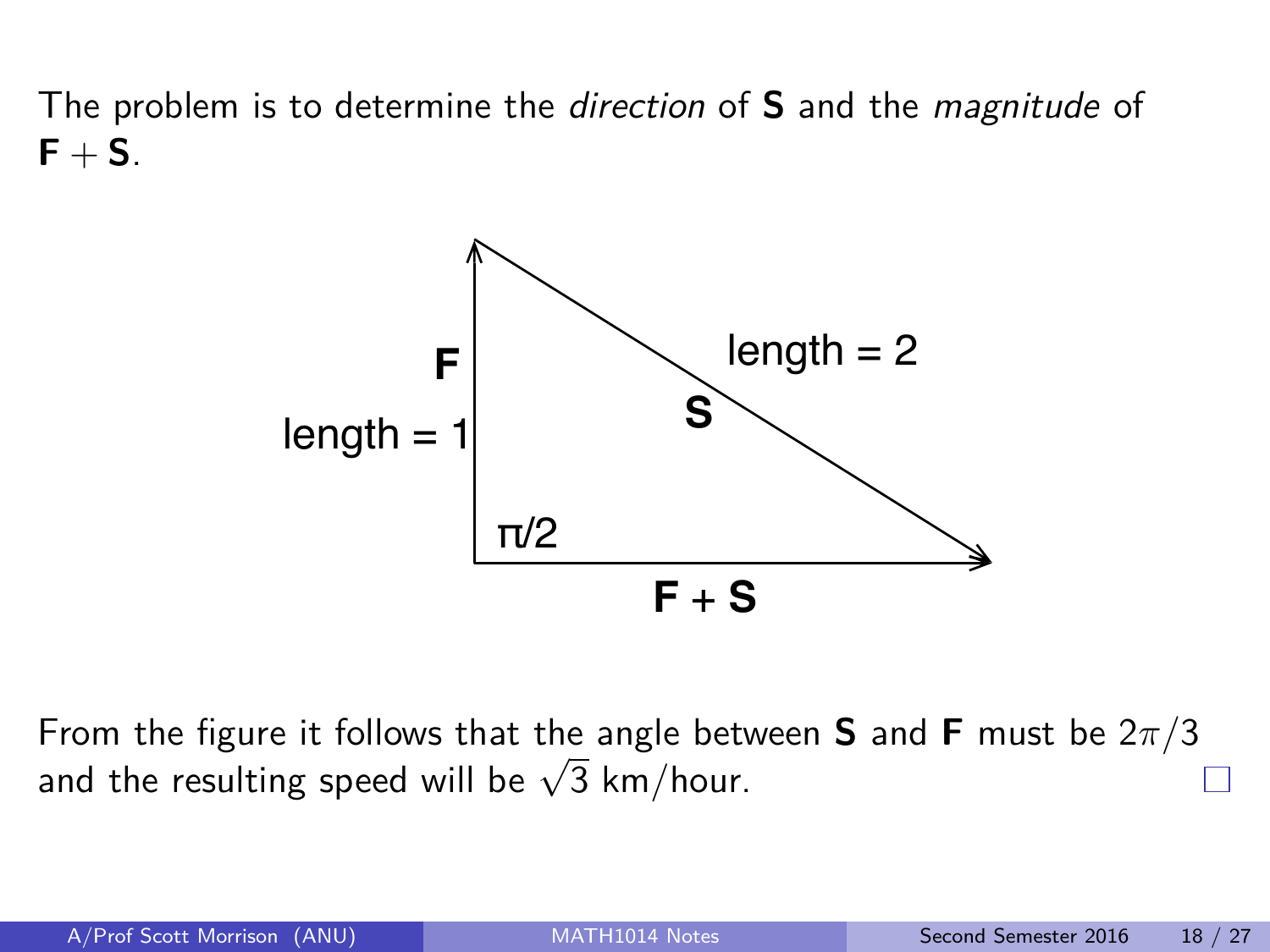# Standard basis vectors in  $\mathbb{R}^2$

The vector **i** has components 1 and 0, and the vector **j** has components 0 and 1.

$$
\mathbf{i} = \begin{bmatrix} 1 \\ 0 \end{bmatrix} \quad \text{and} \quad \mathbf{j} = \begin{bmatrix} 0 \\ 1 \end{bmatrix}.
$$

The vector **r** from the origin to the point  $(x, y)$  has components x and y and can be expressed in the form

$$
\mathbf{r} = \begin{bmatrix} x \\ y \end{bmatrix} = x\mathbf{i} + y\mathbf{j}.
$$
  
The length of of a vector  $\mathbf{v} = \begin{bmatrix} x \\ y \end{bmatrix}$  is given by  

$$
\|\mathbf{v}\| = \sqrt{x^2 + y^2}
$$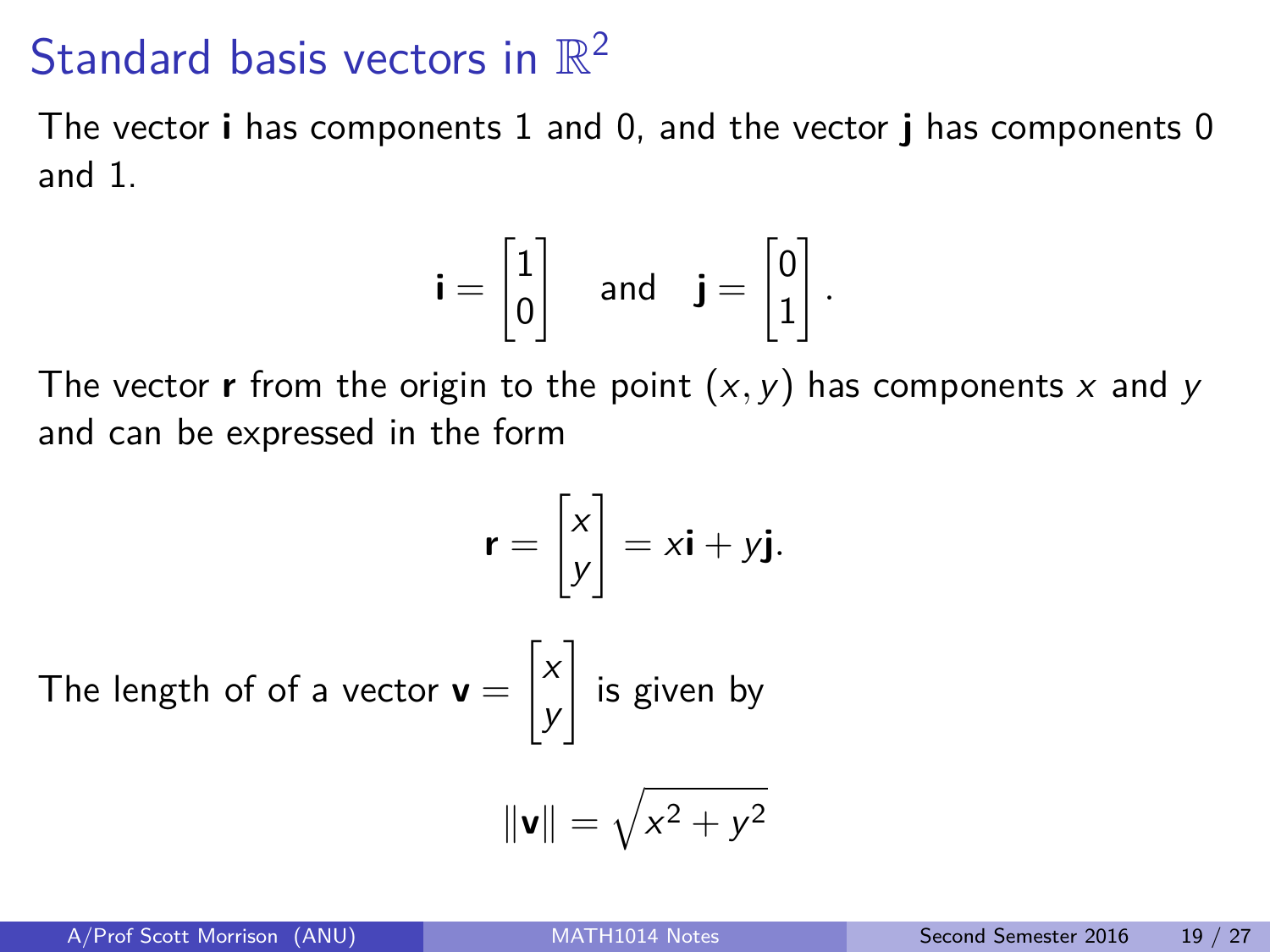# Standard basis vectors in  $\mathbb{R}^3$

In the Cartesian coordinate system in 3-space we define three **standard basis vectors i***,* **j** and **k** represented by arrows from the origin to the points (1*,* 0*,* 0)*,*(0*,* 1*,* 0) and (0*,* 0*,* 1) respectively:

$$
\mathbf{i} = \begin{bmatrix} 1 \\ 0 \\ 0 \end{bmatrix}, \quad \mathbf{j} = \begin{bmatrix} 0 \\ 1 \\ 0 \end{bmatrix}, \quad \mathbf{k} = \begin{bmatrix} 0 \\ 0 \\ 1 \end{bmatrix}.
$$

Any vector can be written as a sum of scalar multiples of the standard basis vectors:

$$
\begin{bmatrix} a \\ b \\ c \end{bmatrix} = a \mathbf{i} + b \mathbf{j} + c \mathbf{k}.
$$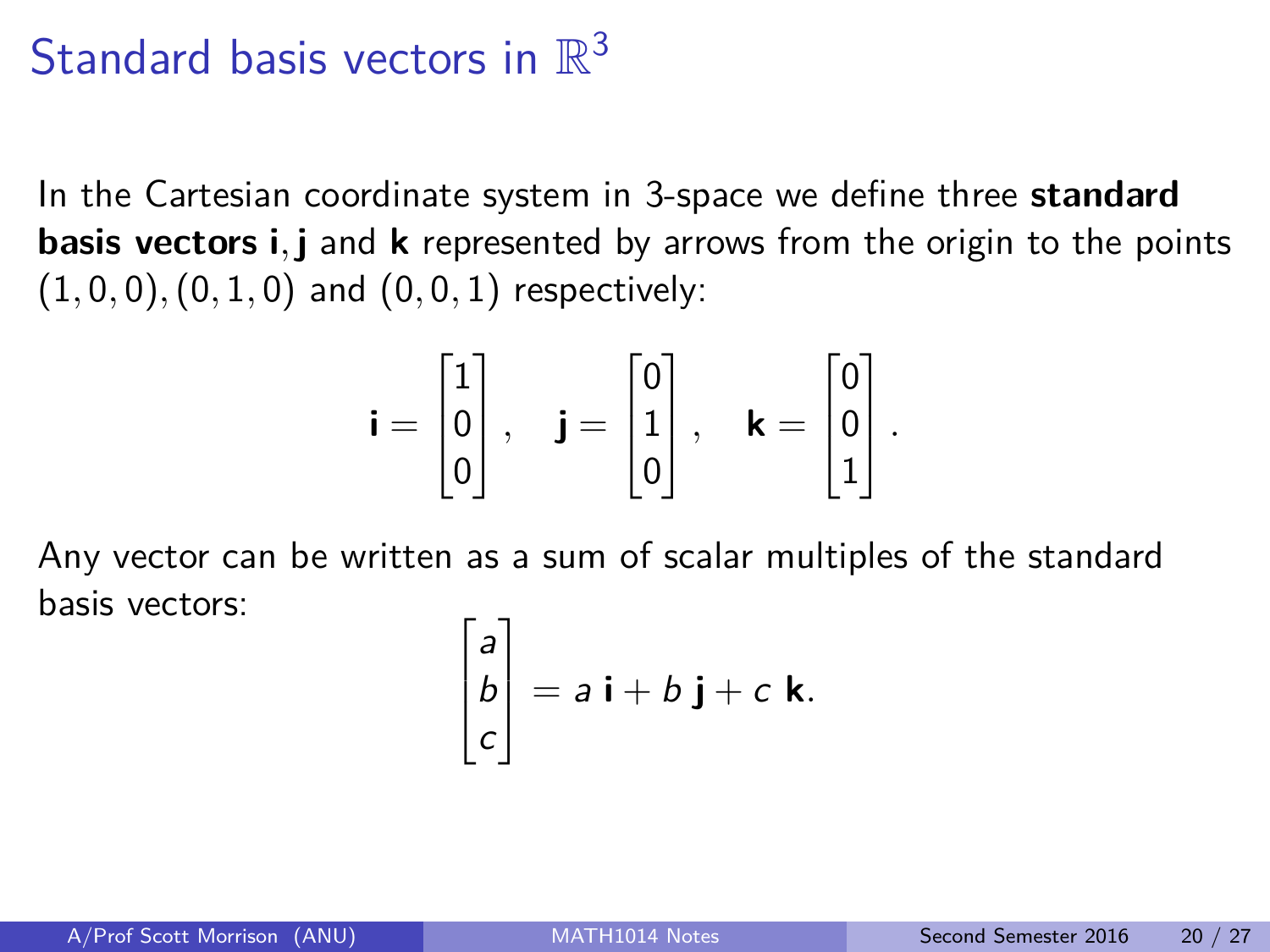If 
$$
\mathbf{v} = \begin{bmatrix} a \\ b \\ c \end{bmatrix}
$$
, the length of **v** is defined as

$$
\|\mathbf{v}\| = \sqrt{a^2 + b^2 + c^2} \; .
$$

This is just the distance from the origin (with coordinates 0*,* 0*,* 0) of the point with coordinates a*,* b*,* c.

A vector with length 1 is called a unit vector.

If **v** is not zero, then  $\frac{v}{\|v\|}$  is the unit vector in the same direction as **v**.

The zero vector is not given a direction.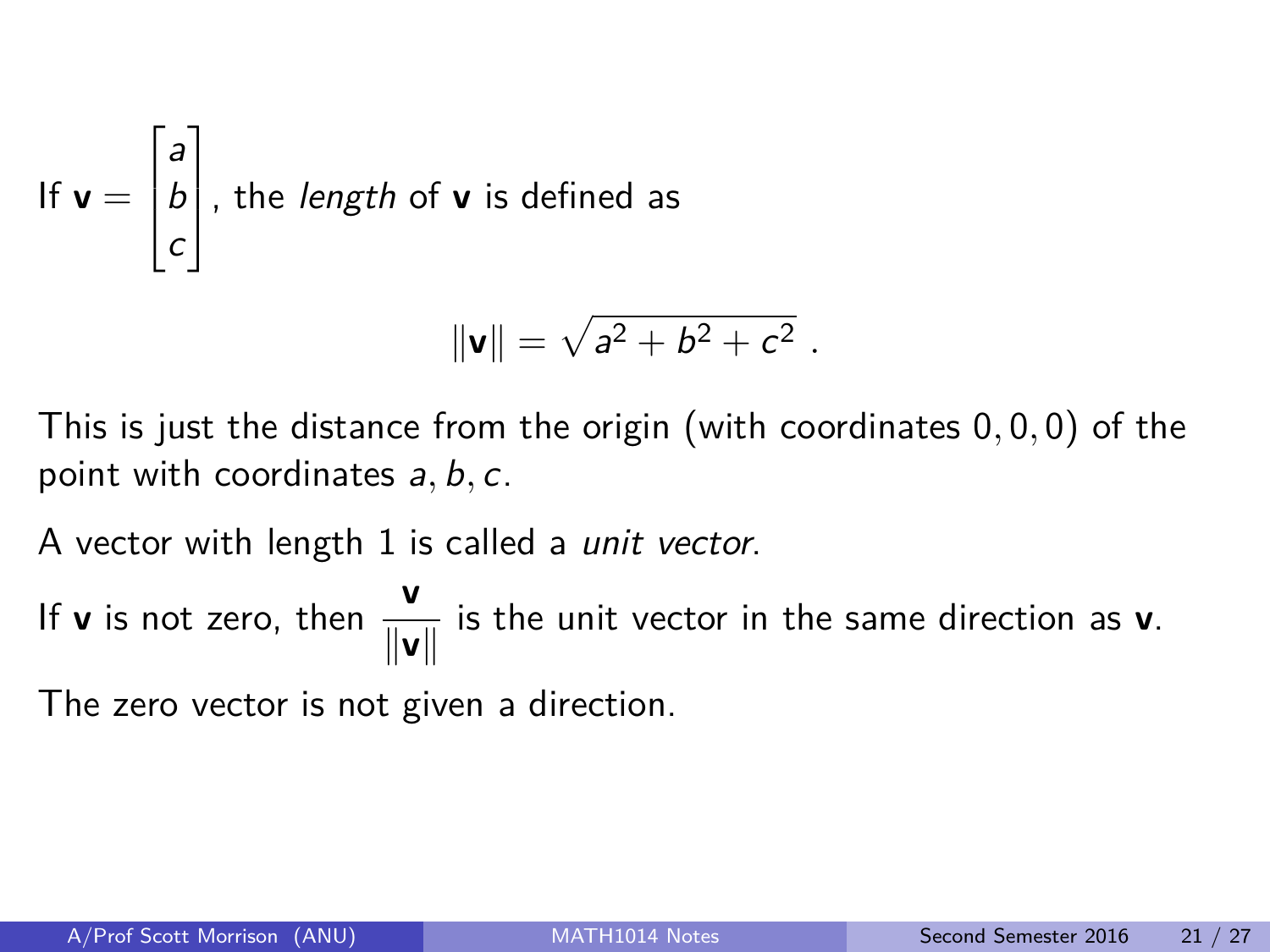## Vectors and Shapes

Example 5

The midpoints of the four sides of any quadrilateral are the vertices of a parallelogram.



Can you prove this using vectors?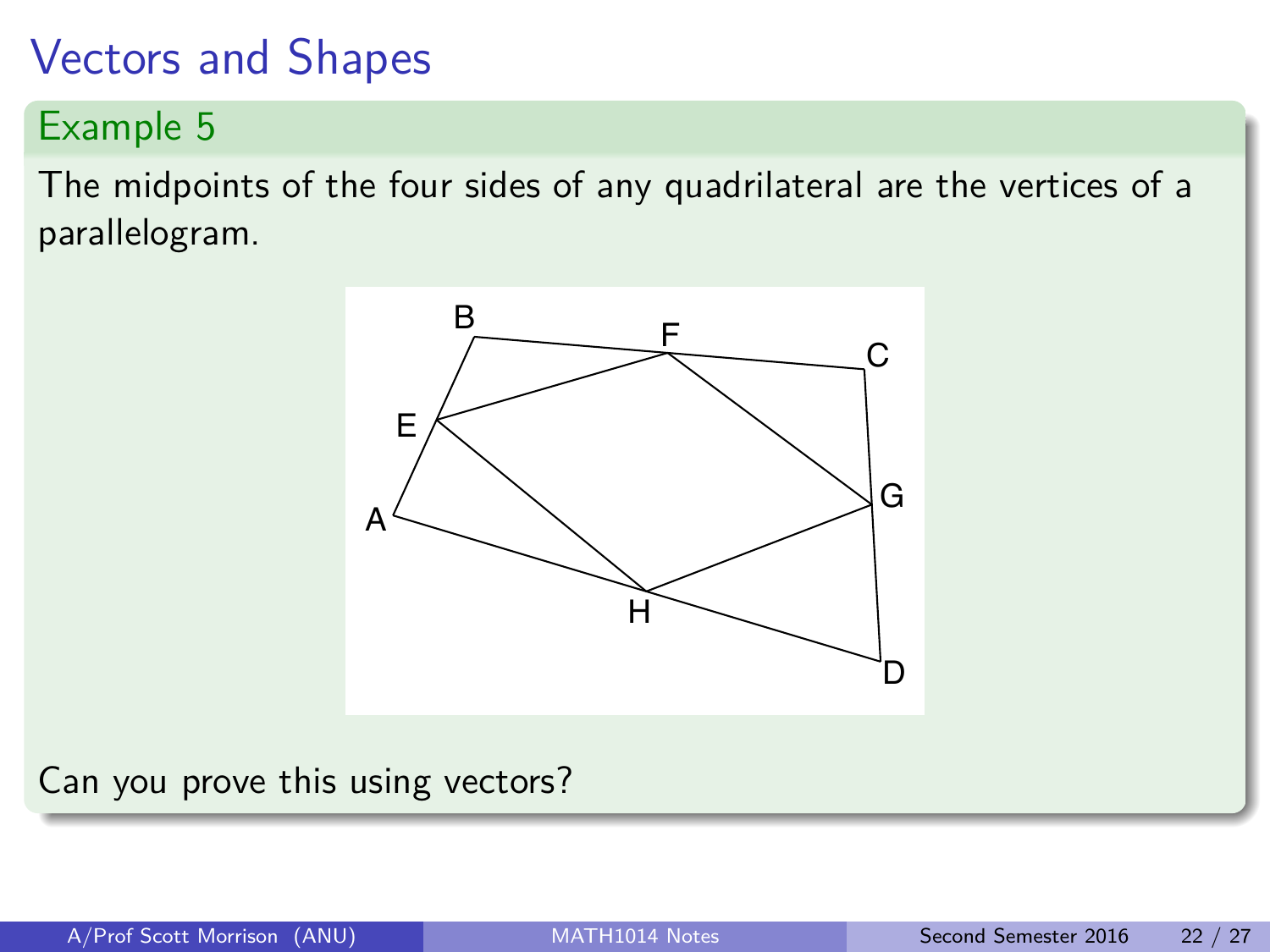# Vectors and Shapes

Example 5

The midpoints of the four sides of any quadrilateral are the vertices of a parallelogram.



Can you prove this using vectors?

Hint: how can you tell if two vectors are parallel? How can you tell if they have the same length? A/Prof Scott Morrison (ANU) [MATH1014 Notes](#page-0-0) Second Semester 2016 22 / 27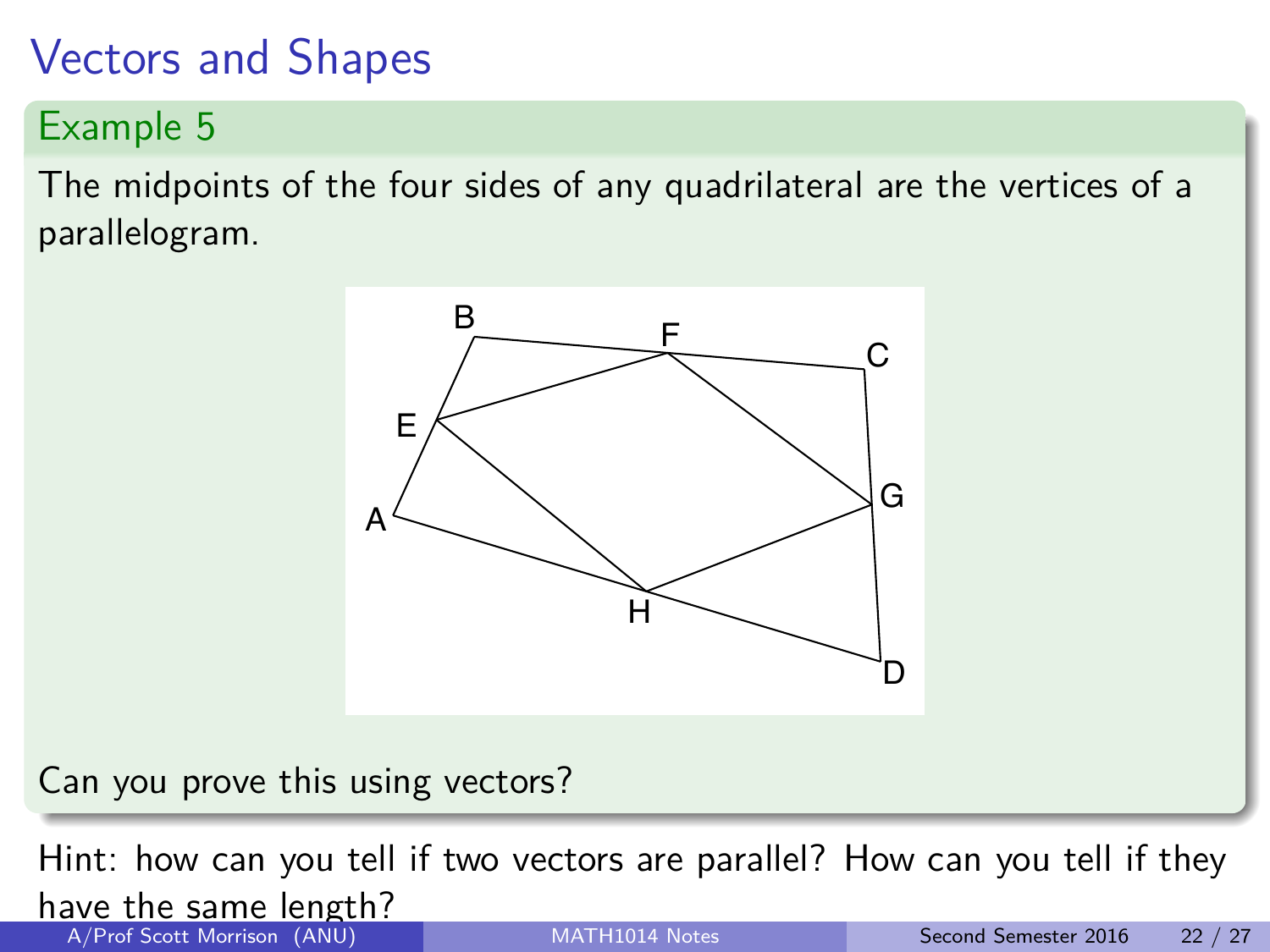A boat travels due north to a marker, then due east, as shown:



Travelling at a speed of 10 knots with respect to the water, the boat must head 30° west of north on the first leg because of the water current. After rounding the marker and reducing speed to 5 knots with respect to the water, the boat must be steered  $60^{\circ}$  south of east to allow for the current. Determine the velocity **u** of the water current (assumed constant).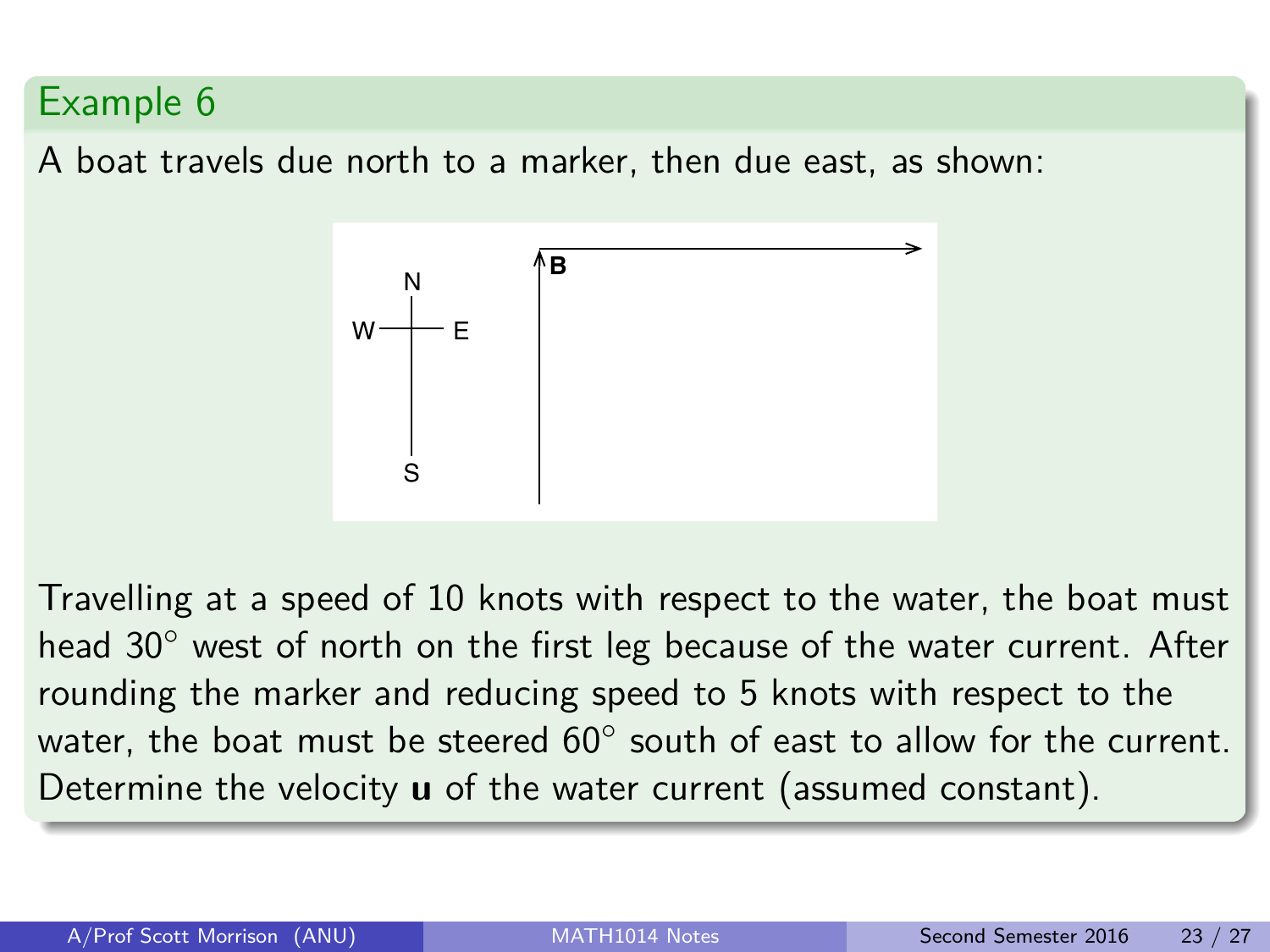A diagram is helpful. The vector **u** represents the velocity of the river current, and has the same magnitude and direction in both diagrams.

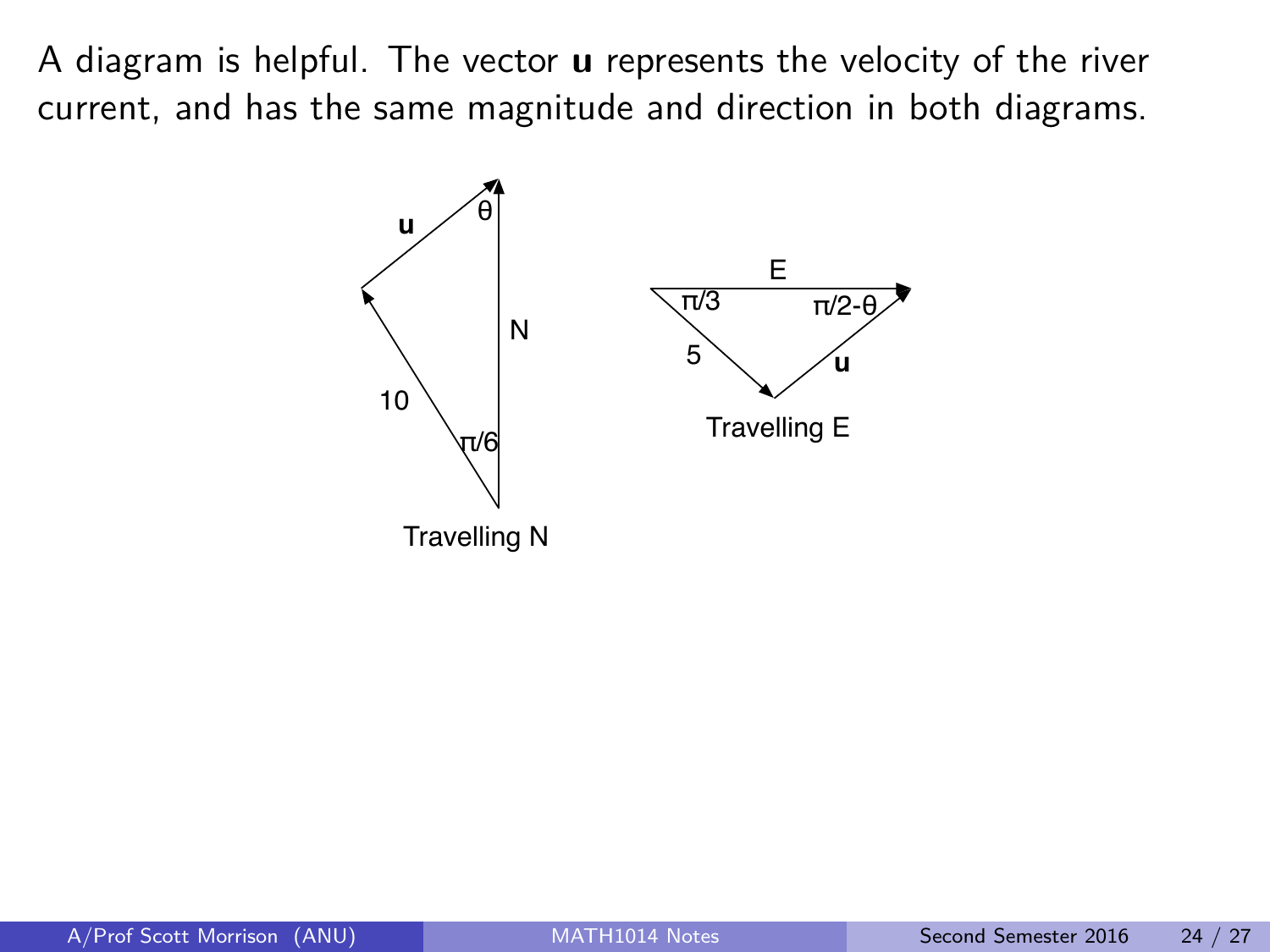A diagram is helpful. The vector **u** represents the velocity of the river current, and has the same magnitude and direction in both diagrams.



Applying the sine rule, we have

$$
\frac{\sin \theta}{10} = \frac{\sin \frac{\pi}{6}}{\|\mathbf{u}\|} \qquad \qquad \frac{\cos \theta}{5} = \frac{\sin \frac{\pi}{3}}{\|\mathbf{u}\|}.
$$

which are easily solvable for  $\|\mathbf{u}\|$  and  $\theta$ , and hence give **u**.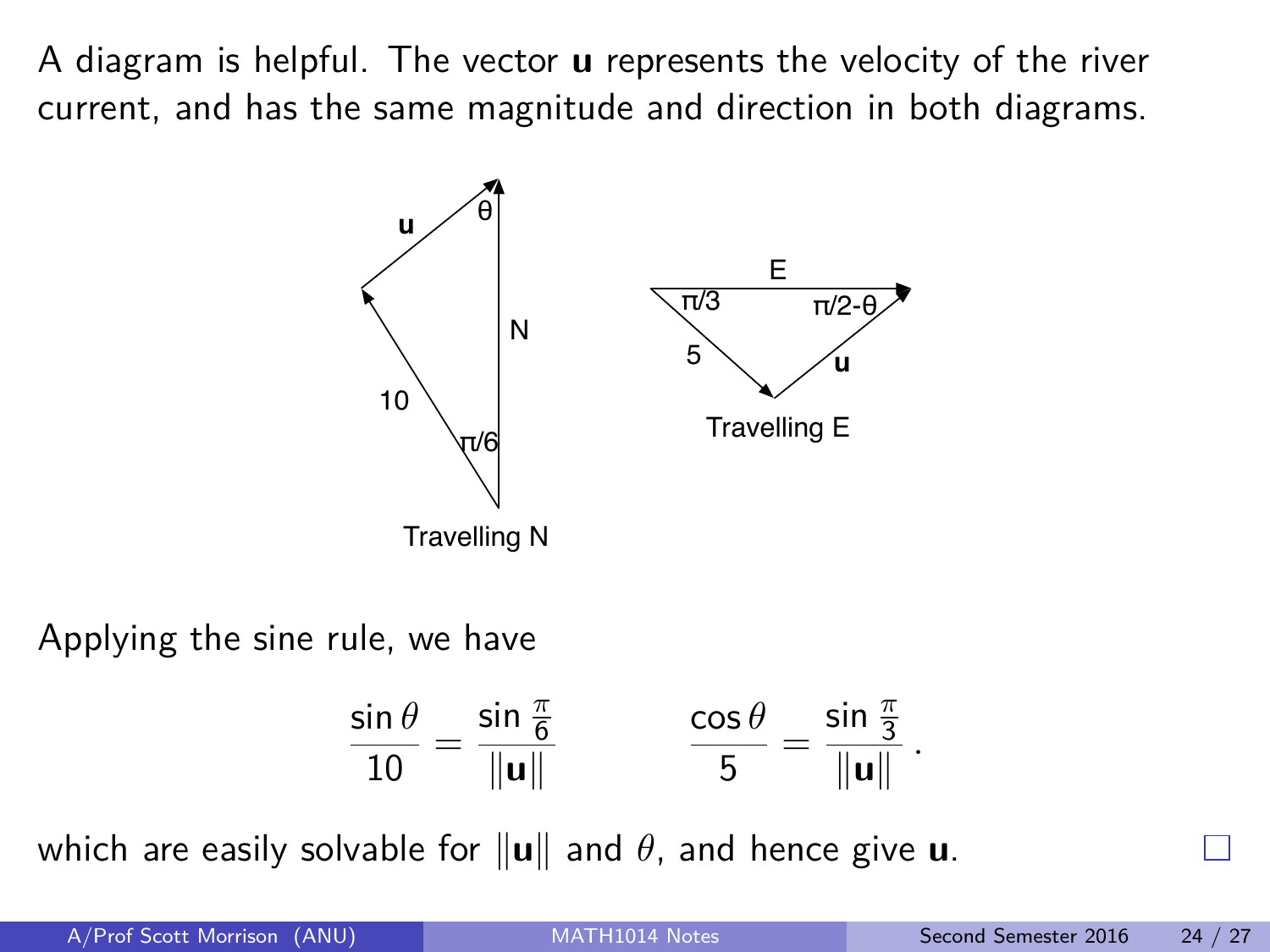An aircraft flies with an airspeed of 750 km/h. In what direction should it head in order to make progress in a true easterly direction if the wind is from the northwest at 100 km/h?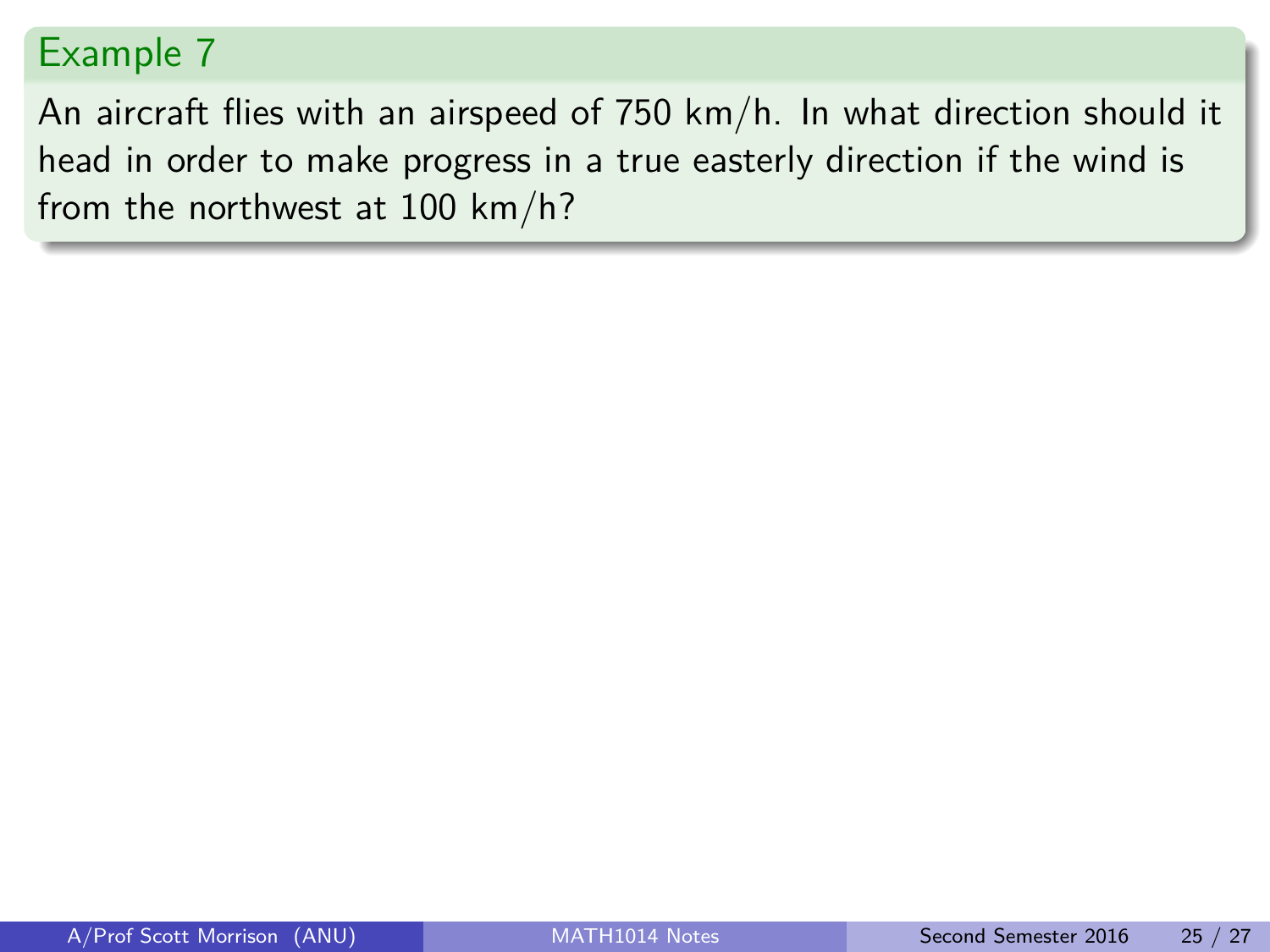An aircraft flies with an airspeed of 750 km/h. In what direction should it head in order to make progress in a true easterly direction if the wind is from the northwest at 100 km/h?

Solution The problem is 2-dimensional, so we can use plane vectors. Choose a coordinate system so that the  $x$ - and  $y$ -axes point east and north respectively.

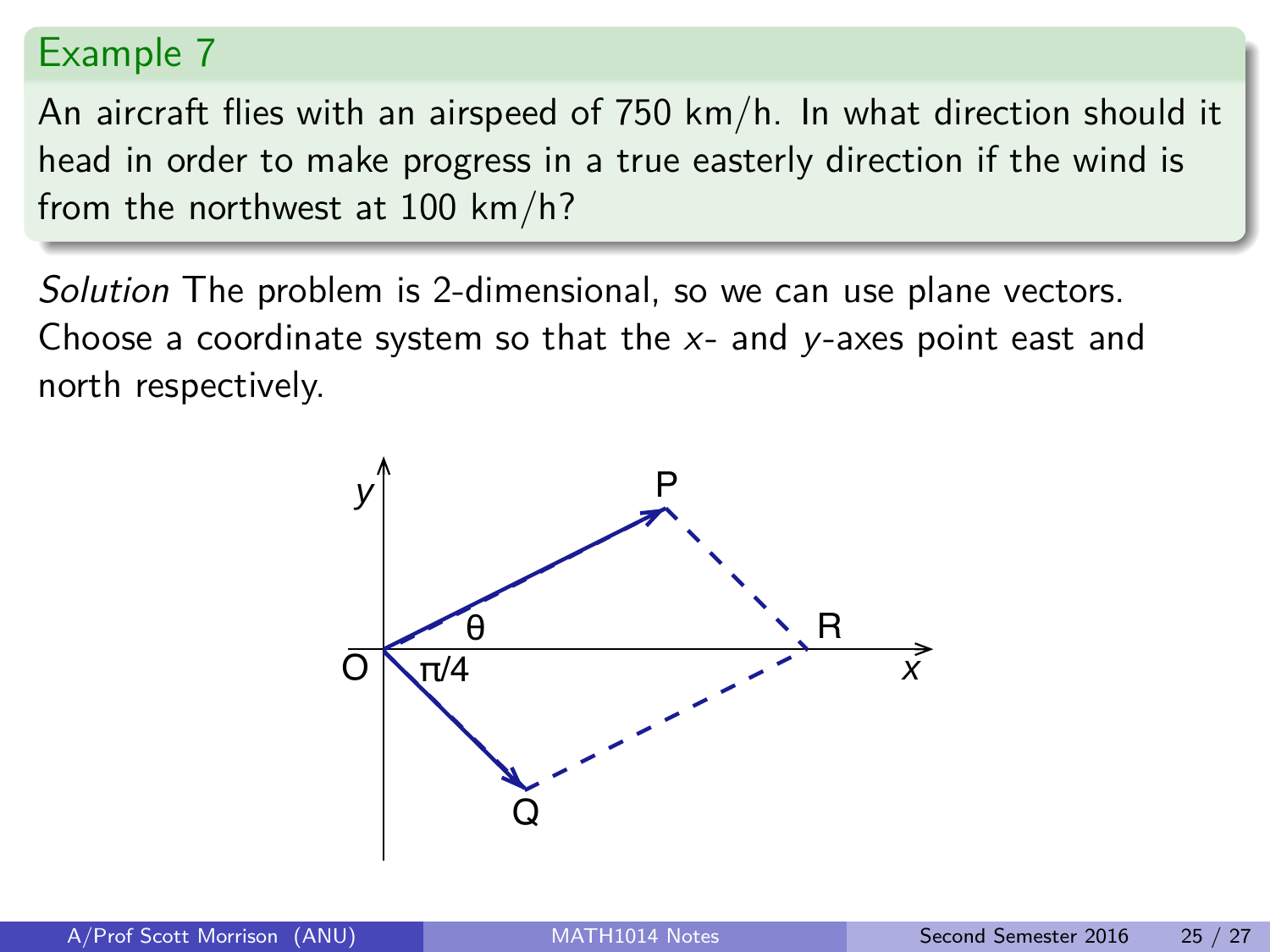$$
\overrightarrow{OQ} = \mathbf{v}_{air\ rel\ ground}
$$
  
= 100 cos(-\pi/4)\mathbf{i} + 100 sin(-\pi/4)\mathbf{j}  
= 50\sqrt{2}\mathbf{i} - 50\sqrt{2}\mathbf{j}

$$
\overrightarrow{OP} = \text{V} \text{air} \text{craft rel air}
$$
  
= 750 cos  $\theta$ **i** + 750 sin  $\theta$ **j**

$$
\overrightarrow{OR} = \text{V} \overrightarrow{a} \overrightarrow{ircraft rel ground}
$$
  
= 
$$
\overrightarrow{OP} + \overrightarrow{OQ}
$$

$$
= (750 \cos \theta \mathbf{i} + 750 \sin \theta \mathbf{j}) + (50\sqrt{2}\mathbf{i} - 50\sqrt{2}\mathbf{j})
$$

$$
= (750 \cos \theta + 50 \sqrt{2})\mathbf{i} + (750 \sin \theta - 50 \sqrt{2})\mathbf{j}
$$